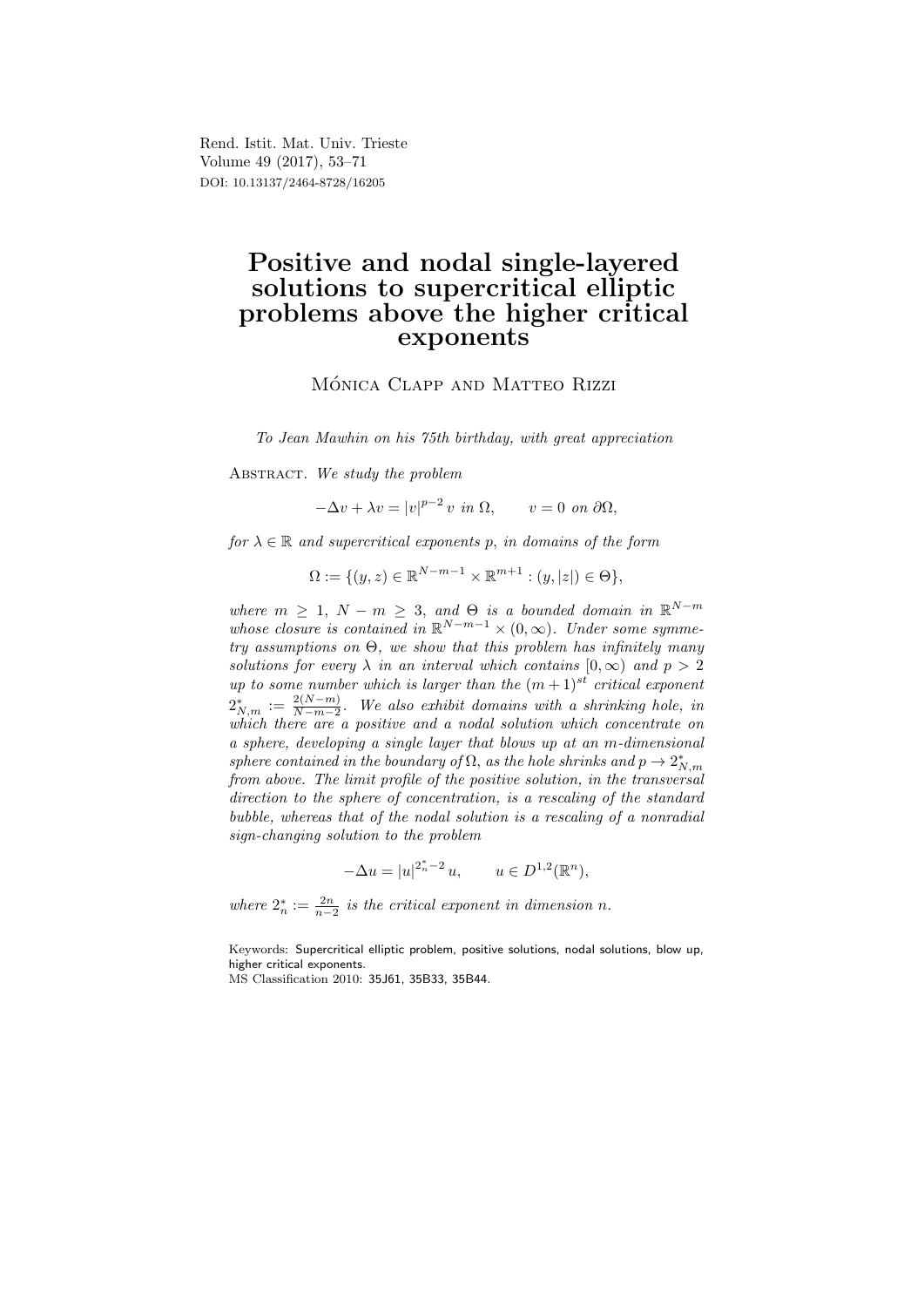### 1. Introduction

We study the existence and concentration behavior of solutions to the problem

$$
\begin{cases}\n-\Delta v + \lambda v = |v|^{p-2} v & \text{in } \Omega, \\
v = 0 & \text{on } \partial\Omega,\n\end{cases} \tag{9p}
$$

where  $\Omega$  is a bounded domain in  $\mathbb{R}^N$ ,  $\lambda \in \mathbb{R}$ , and p is supercritical, i.e., it is larger than the critical Sobolev exponent  $2_N^* := \frac{2N}{N-2}$  for  $N \geq 3$ . We shall consider domains of the form

$$
\Omega := \{ (y, z) \in \mathbb{R}^{N-m-1} \times \mathbb{R}^{m+1} : (y, |z|) \in \Theta \},
$$
\n(1)

where  $m \geq 1$ ,  $N - m \geq 3$ , and  $\Theta$  is a bounded domain in  $\mathbb{R}^{N-m}$  whose closure is contained in  $\mathbb{R}^{N-m-1} \times (0,\infty)$ .

In domains of this type, the true critical exponent is  $2^*_{N,m} := \frac{2(N-m)}{N-m-2}$  $\frac{2(N-m)}{N-m-2}$ , which is the critical Sobolev exponent in the dimension of  $\Theta$  and is larger than  $2^*_{N}$ . Indeed, one can easily verify that the solutions to the problem  $(\wp_p)$  which are radial in the variable z, correspond to the solutions of the problem

$$
\begin{cases}\n-\operatorname{div}(f(x)u) + \lambda f(x)u = f(x)|u|^{p-2}u & \text{in } \Theta, \\
u = 0 & \text{on } \partial\Theta,\n\end{cases}
$$
\n(2)

where  $f(x_1, ..., x_{N-m}) = x_{N-m}^m$ . Standard variational methods show that this last problem has infinitely many solutions for  $p \in (2, 2^*_{N-m})$ , hence, also does the problem  $(\wp_p)$ . On the other hand, Passaseo showed in [18, 19] that, if  $\lambda = 0$ and  $\Theta$  is a ball centered on the half-line  $\{0\} \times (0, \infty)$ , then the problem  $(\wp_p)$ does not have a nontrivial solution for  $p \ge 2^*_{N-m} = 2^*_{N,m}$ . The number  $2^*_{N,m}$ has been called the  $(m+1)^{st}$  critical exponent in dimension N.

The concentration behavior of solutions to the problem  $(\varphi_p)$  for  $\lambda = 0$  and  $p \in (2, 2^*_{N,m})$ , as  $p \to 2^*_{N,m}$  from below, has been investigated in several papers. In [10], del Pino, Musso and Pacard exhibited positive solutions which concentrate and blow up at a nondegenerate closed geodesic in  $\partial\Omega$ , as p approaches the second critical exponent  $2^*_{N,1}$  from below. For any  $m \geq 1$ , positive and signchanging solutions in domains of the form (1) were constructed in [1, 13]. These solutions concentrate and blow up at one or several  $m$ -dimensional spheres, as  $p \to 2^*_{N,m}$  from below. In all of these cases the limit profile of the solutions, in the transversal direction to each sphere of concentration, is a sum of rescalings of  $\pm U$ , where

$$
U(x) := [n(n-2)]^{(n-2)/4} \left(\frac{1}{1+|x|^2}\right)^{(n-2)/2}
$$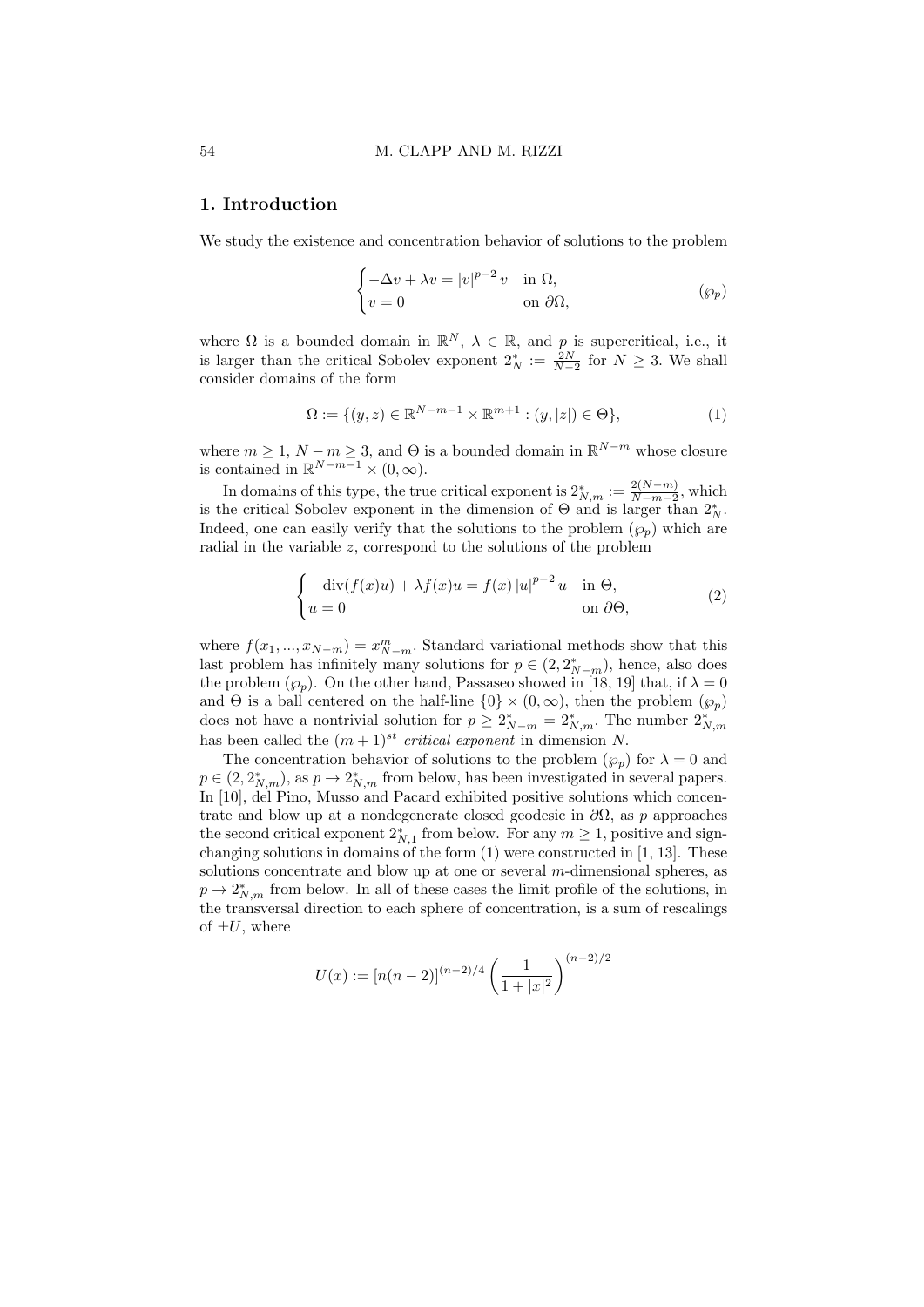is the standard bubble in dimension  $n := N - m$ , which is the only positive solution to the limit problem

$$
-\Delta u = |u|^{2_n^*-2} u, \qquad u \in D^{1,2}(\mathbb{R}^n), \tag{3}
$$

up to translation and dilation.

It was recently shown in [4] that there exist nonradial sign-changing solutions to the problem (3), that do not resemble a sum of rescaled positive and negative standard bubbles, which occur as limit profiles for concentration of sign-changing solutions to the problem  $(\wp_p)$  that blow up at a single point, as  $p \to 2^*_{N}$  from below. For the higher critical exponents  $2^*_{N,m}$  with  $m \geq 1$ , it was shown in [5] that for every  $\lambda$  in some interval which contains  $[0, \infty)$  there are sign-changing solutions to the problem  $(\varphi_p)$ , in domains of the form (1), which concentrate and blow up at an m-dimensional sphere, as  $p \to 2^*_{N,m}$  from below, whose limit profile in the transversal direction to the sphere of concentration is a nonradial sign-changing solution to (3), like those found in [4].

The study of concentration phenomena for  $p$  approaching  $2^*_{N}$  from above, is a much more delicate issue, beginning with the fact that solutions to  $(\varphi_p)$  for  $p > 2^*_{N}$  do not always exist. For  $\lambda = 0$ , standard bubbles were used as basic cells in [8, 9, 16, 20] to construct positive solutions to the slightly supercritical problem  $(\varphi_p)$  with  $p = 2^*_N + \varepsilon$ , for small enough  $\varepsilon > 0$ , in domains with a hole, using the Lyapunov-Schmidt reduction method. These solutions blow up, as  $\varepsilon \to 0$ , and their limit profile at each blow-up point is a rescaling of the standard bubble. Solutions in some contractible domains were constructed in [14, 15].

Quite recently, sign-changing solutions to the slightly supercritical problem  $(\wp_p)$  with  $p=2_N^*+\varepsilon, \, \varepsilon>0,$  were exhibited by Musso and Wei [17] in domains with a small fixed hole, and by Clapp and Pacella [6] in domains with a shrinking hole. The solutions obtained in [17] concentrate at two different points in the domain, as  $\varepsilon \to 0$ , and their limit profile at each of them is a rescaling of one of the sign-changing solutions to the limit problem (3) in  $\mathbb{R}^N$  constructed by del Pino, Musso, Pacard and Pistoia in [11], which resemble a large number of negative bubbles, placed evenly along a circle, surrounding a positive bubble, placed at its center. On the other hand, the sign-changing solutions exhibited in [6] concentrate at a single point in the interior of the shrinking hole, as the hole shrinks and  $\varepsilon \to 0$ , and their limit profile is a rescaling of a nonradial sign-changing solution to (3) like those found in [4].

For  $m \geq 1$ , the existence of solutions for  $p = 2^*_{N,m} + \varepsilon$  and their concentration behavior seems to be, so far, an open question; see Problem 4 in [7]. In this paper we will show that, under some symmetry assumptions, the problem  $(\wp_p)$  has infinitely many solutions in domains of the form (1) for  $p > 2^*_{N,m}$ , up to some value which depends on the symmetries; see Theorem 2.3. We will also exhibit domains with a shrinking hole, in which there are positive and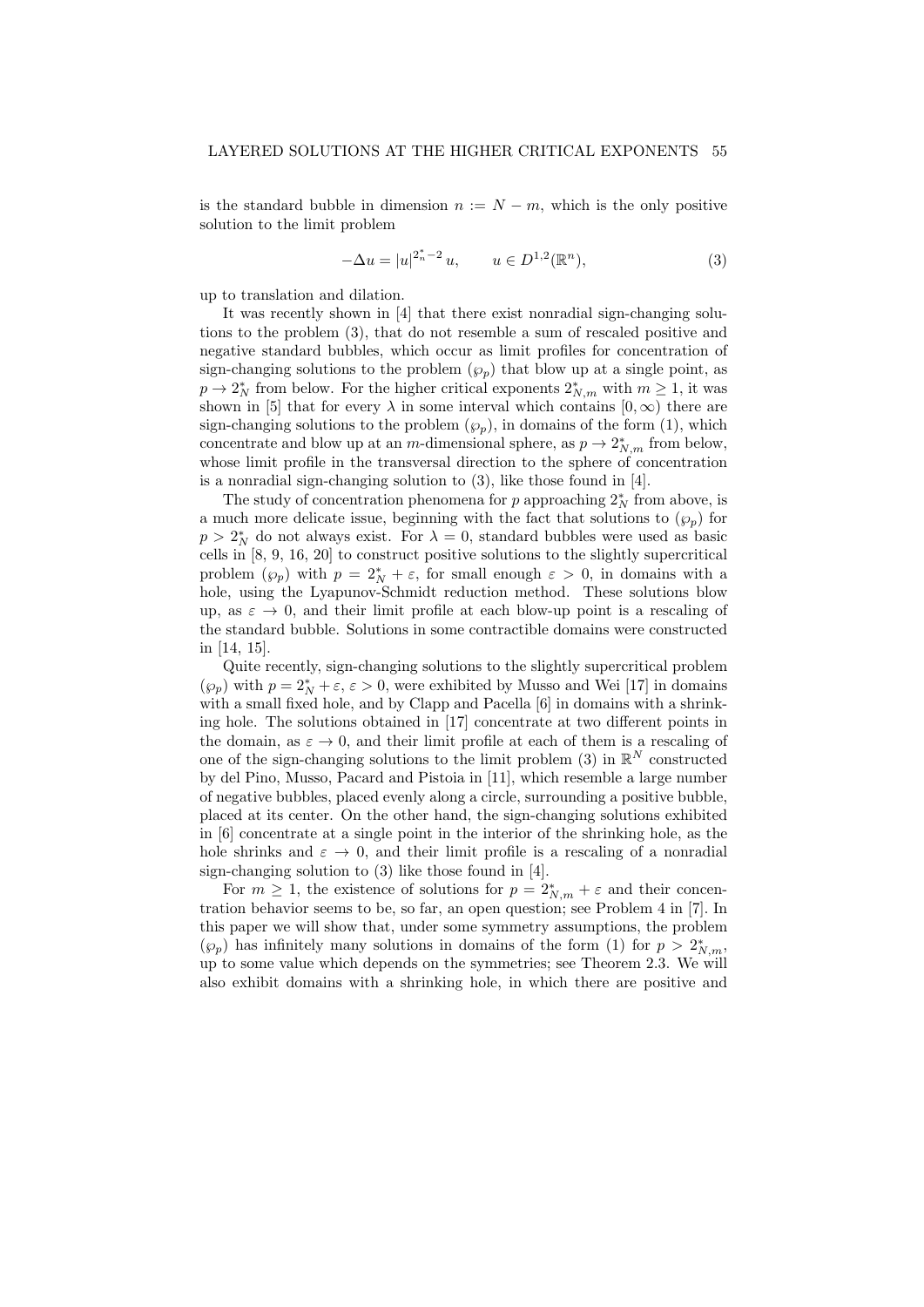sign-changing solutions which concentrate and blow up at an m-dimensional sphere contained in the boundary of  $\Omega$ , as the hole shrinks and  $p \to 2^*_{N,m}$  from above. The limit profile of the positive solutions, in the direction transversal to the sphere of concentration, will be a rescaling of the standard bubble, whereas that of the sign-changing ones will resemble one of the solutions to (3) that were found in [4].

We give, next, some examples of our results. For  $n := N - m$ , let B be an n-dimensional ball of radius  $\delta_0$ , centered on the half-line  $\{0\} \times (0, \infty)$ , whose closure is contained in the half-space  $\mathbb{R}^{n-1} \times (0, \infty)$ . We write the points in  $\mathbb{R}^{n-1} \times (0, \infty)$  as  $(y, t)$  with  $y \in \mathbb{R}^{n-1}$ ,  $t \in (0, \infty)$  and we set

$$
B_{\delta} := \{(y, t) \in B : |y| > \delta\} \text{ if } \delta \in (0, \delta_0), \qquad B_0 := B,
$$
  

$$
\Omega_{\delta} := \{(y, z) \in \mathbb{R}^{n-1} \times \mathbb{R}^{m+1} : (y, |z|) \in B_{\delta}\}, \qquad \Omega := \Omega_0.
$$

We denote by  $O(k)$  the group of all linear isometries of  $\mathbb{R}^k$  and, for  $v \in$  $D^{1,2}(\mathbb{R}^N)$ , we write

$$
||v|| := \left(\int_{\mathbb{R}^N} |\nabla v|^2\right)^{1/2}.
$$

The following results establish the existence of positive and sign-changing solutions to the problem  $(\varphi_p)$  in  $\Omega_\delta$  and describe their limit profile as  $\delta \to 0$  and  $p \to 2^*_{N,m}$  from above. They are special cases of Theorems 2.3 and 4.4, which apply to more general domains, and are stated and proved in Sections 2 and 4, respectively.

THEOREM 1.1. There exists  $\lambda_* \leq 0$  such that, for each  $\lambda \in (\lambda_*, \infty) \cup \{0\},$  $\delta \in (0, \delta_0)$  and  $p \in (2, \infty)$ , the problem  $(\wp_p)$  has a positive solution  $v_{\delta, p}$  in  $\Omega_{\delta}$ which satisfies

$$
v_{\delta,p}(\gamma y, \varrho z) = v_{\delta,p}(y,z) \qquad \forall \gamma \in O(n-1), \ \varrho \in O(m+1), \ (y,z) \in \Omega_{\delta},
$$

and has minimal energy among all nontrivial solutions to  $(\wp_p)$  in  $\Omega_\delta$  with these symmetries.

Moreover, there exist sequences  $(\delta_k)$  in  $(0, \delta_0)$ ,  $(p_k)$  in  $(2^*_{N,m}, \infty)$ ,  $(\varepsilon_k)$  in  $(0, \infty)$  and  $(\zeta_k)$  in  $B \cap {\{0\} \times (0, \infty)}$  such that

(i) 
$$
\delta_k \to 0
$$
,  $p_k \to 2^*_{N,m}$ ,  $\varepsilon_k^{-1}$ dist( $\zeta_k, \partial \Theta$ )  $\to \infty$ , and  $\zeta_k \to \zeta$  with  
dist( $\zeta, \mathbb{R}^{n-1} \times \{0\}$ ) = dist( $B, \mathbb{R}^{n-1} \times \{0\}$ ),

(*ii*)  $\lim_{k \to \infty} \left\| v_{\delta_k, p_k} - \widetilde{U}_{\varepsilon_k, \zeta_k} \right\| = 0$ , where

$$
\widetilde{U}_{\varepsilon_k,\zeta_k}(y,z) := \varepsilon_k^{(2-n)/2} U\left(\frac{(y,|z|)-\zeta_k}{\varepsilon_k}\right)
$$

and U is the standard bubble in dimension n.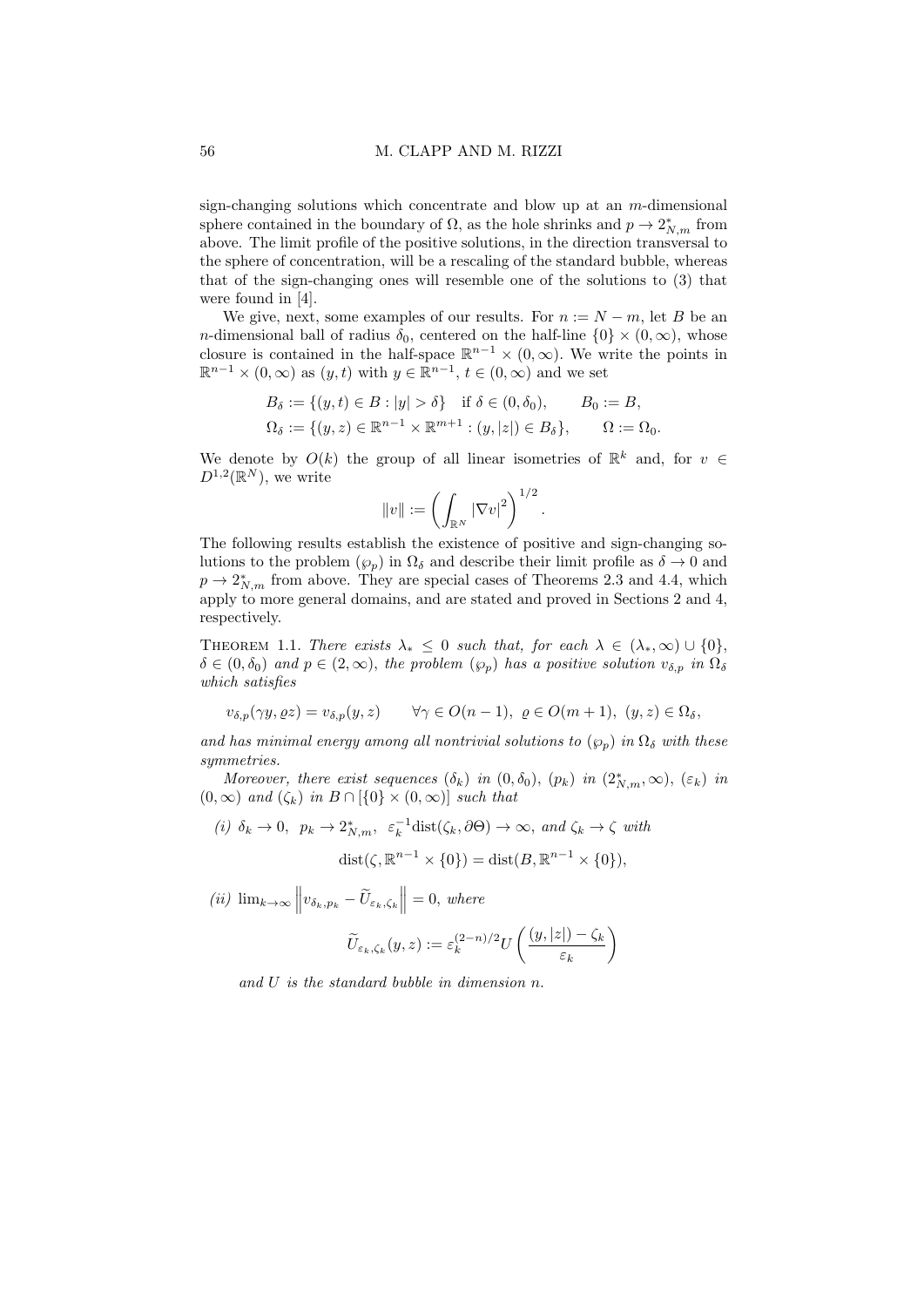### LAYERED SOLUTIONS AT THE HIGHER CRITICAL EXPONENTS 57

#### The number  $\lambda_*$  is negative if  $m \geq 2$ .

The solutions given by the previous theorem concentrate on an  $m$ -dimensional sphere, developing a positive layer which blows up at an  $m$ -dimensional sphere contained in the boundary of  $\Omega$  and located at minimal distance to the plane of rotation  $\mathbb{R}^{n-1} \times \{0\}$ . The asymptotic profile of each layer in the transversal direction to its sphere of concentration is a rescaling of the standard bubble.

The next theorem gives sign-changing solutions to the problem  $(\wp_p)$  with a different type of asymptotic profile. For  $n \geq 5$ , we write  $\mathbb{R}^{n-1} \equiv \mathbb{C}^2 \times \mathbb{R}^{n-5}$ , and the points in  $\mathbb{R}^{n-1}$  as  $y = (\eta, \xi)$ , with  $\eta = (\eta_1, \eta_2) \in \mathbb{C}^2$ ,  $\xi \in \mathbb{R}^{n-5}$ .

THEOREM 1.2. Assume that  $n = 5$  or  $n \ge 7$ . Then, there exists  $\lambda_* \le 0$  such that, for each  $\lambda \in (\lambda_*, \infty) \cup \{0\}$ ,  $\delta \in (0, \delta_0)$  and  $p \in (2, 2^*_{N, m+1})$ , the problem  $(\wp_p)$  has a nontrivial sign-changing solution  $w_{\delta,p}$  in  $\Omega_{\delta}$  which satisfies

$$
w_{\delta,p}(\eta,\xi,z) = w_{\delta,p}(\mathrm{e}^{\mathrm{i}\vartheta}\eta,\alpha\xi,\varrho z), \qquad w_{\delta,p}(\eta_1,\eta_2,\xi,z) = -w_{\delta,p}(-\bar{\eta}_2,\bar{\eta}_1,\xi,z),
$$

for every  $\vartheta \in [0, \pi)$ ,  $\alpha \in O(n-5)$ ,  $\rho \in O(m+1)$  and  $(y, z) \in \Omega_{\delta}$ , and which has minimal energy among all nontrivial solutions to  $(\varphi_p)$  in  $\Omega_\delta$  with these symmetry properties.

Moreover, there exist sequences  $(\delta_k)$  in  $(0, \delta_0)$ ,  $(p_k)$  in  $(2^*_{N,m}, 2^*_{N,m+1})$ ,  $(\varepsilon_k)$ in  $(0, \infty)$  and  $(\zeta_k)$  in  $B \cap {\{0\} \times (0, \infty)}$ , and a nontrivial sign-changing solution W to the limit problem (3), such that

(i) 
$$
\delta_k \to 0
$$
,  $p_k \to 2^*_{N,m}$ ,  $\varepsilon_k^{-1}$ dist( $\zeta_k, \partial \Theta$ )  $\to \infty$ , and  $\zeta_k \to \zeta$  with  
dist( $\zeta, \mathbb{R}^{n-1} \times \{0\}$ ) = dist( $B, \mathbb{R}^{n-1} \times \{0\}$ ),

- (ii)  $W(\eta, \xi, t) = W(e^{i\vartheta}\eta, \alpha\xi, t)$  and  $W(\eta_1, \eta_2, \xi, t) = -W(-\bar{\eta}_2, \bar{\eta}_1, \xi, t)$  for every  $\vartheta \in [0, \pi)$ ,  $\alpha \in O(n-5)$  and  $(y, t) \in \mathbb{R}^{n-1} \times \mathbb{R} \equiv \mathbb{R}^n$ , and W has minimal energy among all nontrivial solutions to (3) with these symmetry properties,
- (iii)  $\lim_{k\to\infty} \left\| w_{\delta_k, p_k} \widetilde{W}_{\varepsilon_k, \zeta_k} \right\| = 0$ , where

$$
\widetilde{W}_{\varepsilon_k,\zeta_k}(y,z) := \varepsilon_k^{(2-n)/2} W\left(\frac{(y,|z|)-\zeta_k}{\varepsilon_k}\right).
$$

The number  $\lambda_*$  is negative if  $m \geq 2$ .

The solutions given by the previous theorem concentrate on an  $m$ -dimensional sphere, developing a sign-changing layer which blows up at an m-dimensional sphere contained in the boundary of  $\Omega$  and located at minimal distance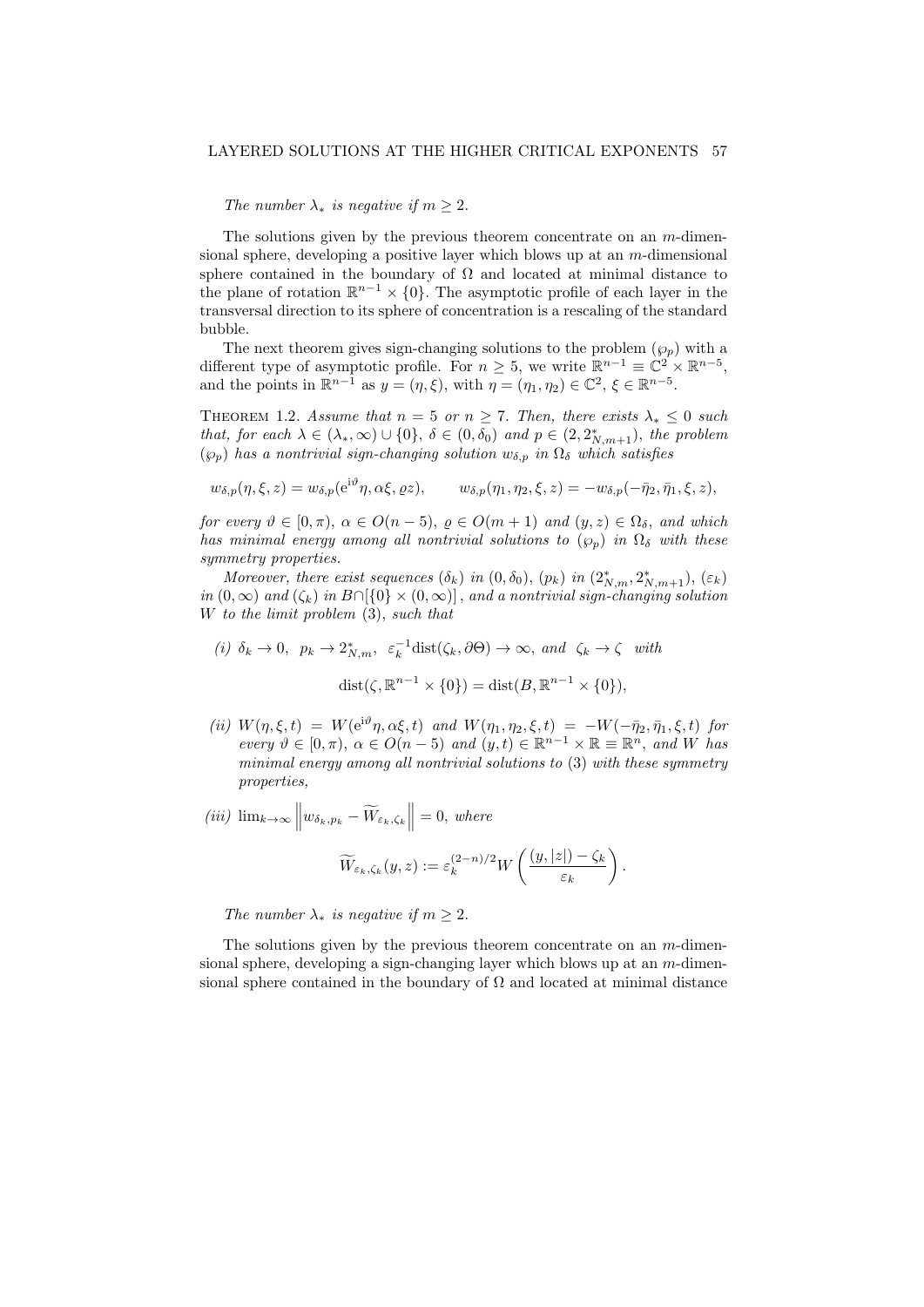to the plane of rotation  $\mathbb{R}^{n-1} \times \{0\}$ . The asymptotic profile of each layer in the transversal direction to its sphere of concentration is a rescaling of a nonradial sign-changing solution to the limit problem (3), like those found in [4].

As we mentioned before, the solutions to the anisotropic problem (2) give rise to solutions of the problem  $(\varphi_p)$  in domains of the form (1). In Section 2 we will study a general anisotropic problem in an n-dimensional domain Θ. We will assume that Θ has some symmetries and we will establish the existence of infinitely many positive and sign-changing solutions to the anisotropic problem for supercritical exponents  $p > 2<sub>n</sub><sup>*</sup>$ , up to some value which depends on the symmetries. These results extend those obtained in [6] for the problem with constant coefficients. In Section 3 we will describe the behavior of the minimizing sequences for the variational functional associated to the anisotropic problem for  $p = 2_n^*$ . These sequences, either converge to a solution, or they blow up. We will provide information on the location of the blow-up points and on the symmetries of the solutions to the limit problem (3) which occur as limit profiles. This will be used in Section 4 to obtain information on the concentration behavior and the limit profile of positive and sign-changing solutions to the problem  $(\varphi_p)$  in domains with a shrinking hole, as the hole shrinks and  $p \to 2^*_{N,m}$  from above.

# 2. Symmetries and existence for supercritical problems

Let  $\Gamma$  be a closed subgroup of  $O(n)$  and  $\phi : \Gamma \to \mathbb{Z}_2$  be a continuous homomorphism of groups. A function  $u : \mathbb{R}^n \to \mathbb{R}$  is said to be  $\phi$ -equivariant if

$$
u(\gamma x) = \phi(\gamma)u(x) \qquad \forall \gamma \in \Gamma, \ x \in \mathbb{R}^n. \tag{4}
$$

If  $\phi$  is the trivial homomorphism, then (4) simply says that u is a Γ-invariant function, whereas, if  $\phi$  is surjective and u is not trivial, then (4) implies that u is sign-changing, nonradial and G-invariant, where  $G := \text{ker } \phi$ .

Let  $\Theta$  be a bounded Γ-invariant domain in  $\mathbb{R}^n$ ,  $n \geq 3$ , and  $a \in C^1(\overline{\Theta})$ ,  $b, c \in C^0(\overline{\Theta})$  be Γ-invariant functions satisfying  $a, c > 0$  on  $\overline{\Theta}$ . We assume that

there exists 
$$
x_0 \in \Theta
$$
 such that  $\{\gamma \in \Gamma : \gamma x_0 = x_0\} \subset \text{ker } \phi$ . (5)

This assumption guarantees that the space

$$
D_0^{1,2}(\Theta)^{\phi} := \{ u \in D_0^{1,2}(\Theta) : u \text{ is } \phi \text{-equivariant} \}
$$

is infinite dimensional; see [3]. As usual,  $D_0^{1,2}(\Theta)$  denotes the closure of  $\mathcal{C}_c^{\infty}(\Theta)$ in the Hilbert space

$$
D^{1,2}(\mathbb{R}^n) := \{ u \in L^{2_n^*}(\mathbb{R}^n) : \nabla u \in L^2(\mathbb{R}^n, \mathbb{R}^n) \}
$$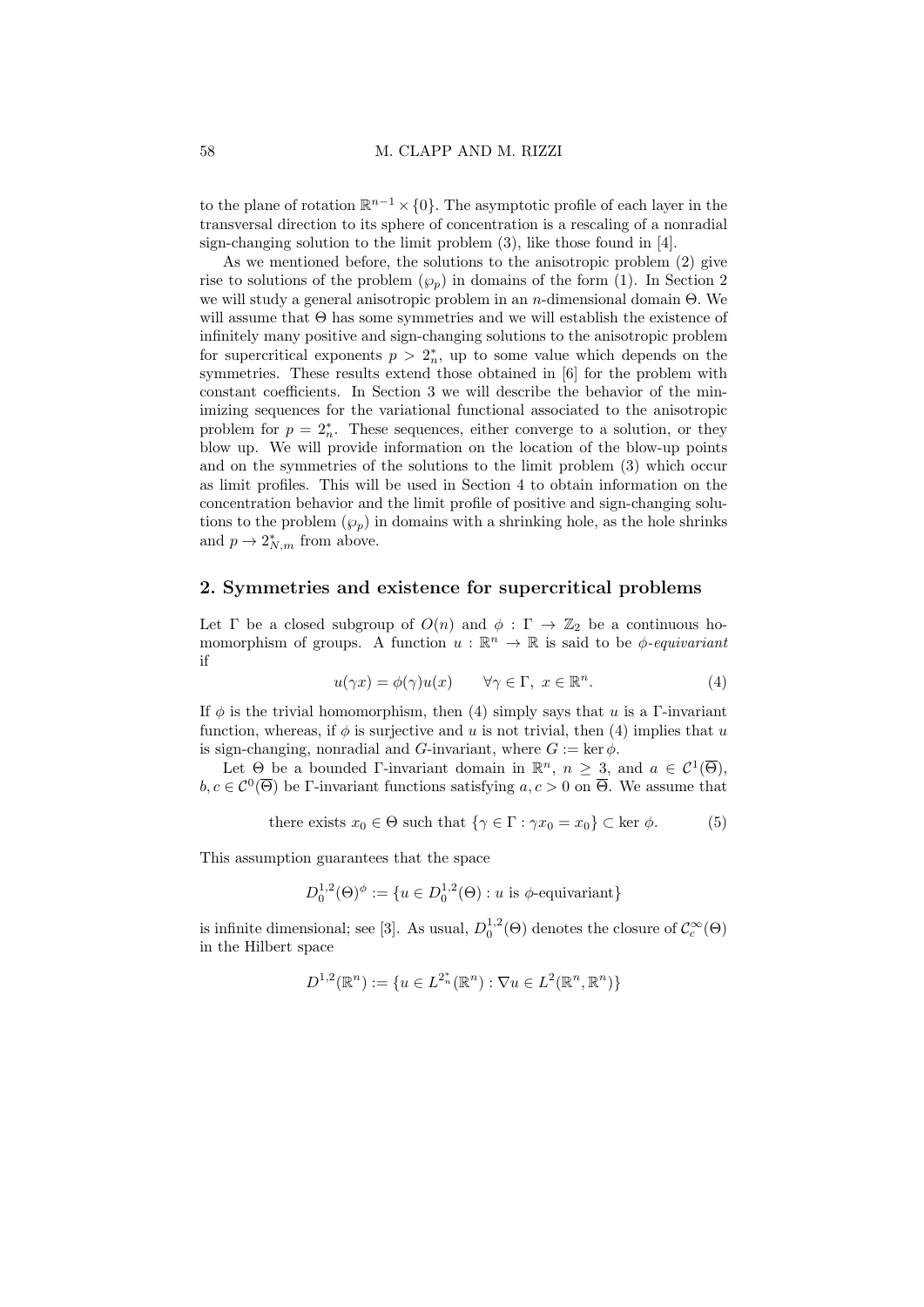equiped with the norm

$$
||u|| := \left(\int_{\Theta} |\nabla u|^2\right)^{1/2}.
$$

We shall also assume that the operator  $-\text{div}(a\nabla) + b$  is coercive in  $D_0^{1,2}(\Theta)^\phi$ , i.e., that

$$
\inf_{\substack{u \in D_0^{1,2}(\Theta)^{\phi} \\ u \neq 0}} \frac{\int_{\Theta} (a(x) \, |\nabla u|^2 + b(x) u^2) \, dx}{\int_{\Theta} |\nabla u|^2} > 0. \tag{6}
$$

We set

$$
||u||_{a,b}^2 := \int_{\Theta} (a(x) |\nabla u|^2 + b(x)u^2) dx, \qquad |u|_{c;p}^p := \int_{\Theta} c(x) |u|^p dx.
$$

Assumption (6) implies that  $\|\cdot\|_{a,b}$  is a norm in  $D_0^{1,2}(\Theta)^\phi$  which is equivalent to  $\|\cdot\|$ . Note that, as  $c > 0$ ,  $|\cdot|_{c;p}$  is equivalent to the standard norm in  $L^p(\Theta)$ , which we denote by  $\left| \cdot \right|_p$ .

Our aim is to establish the existence of solutions to the problem

$$
\begin{cases}\n-\operatorname{div}(a(x)\nabla u) + b(x)u = c(x)|u|^{p-2}u & \text{in } \Theta, \\
u = 0 & \text{on } \partial\Theta. \\
u(\gamma x) = \phi(\gamma)u(x), & \forall \gamma \in \Gamma, \ x \in \Theta,\n\end{cases} (7)
$$

for every  $2 < p < 2_{n-d}^*$ , where

$$
d := \min\{\dim(\Gamma x) : x \in \overline{\Theta}\},\
$$

 $\Gamma x := \{ \gamma x : \gamma \in \Gamma \}$  is the  $\Gamma$ -orbit of  $x, 2^*_k := \frac{2k}{k-2}$  if  $k \geq 3$  and  $2^*_k := \infty$  if  $k = 1, 2$ . Note that  $2_{n-d}^* > 2_n^*$  if  $d > 0$ .

A (weak) solution to the problem (7) is a function  $u \in D_0^{1,2}(\Theta)^{\phi} \cap L^p(\Theta)$ such that

$$
\int_{\Theta} (a(x)\nabla u \cdot \nabla \psi + b(x)u\psi)dx - \int_{\Theta} c(x)|u|^{p-2}u\psi dx = 0 \qquad \forall \psi \in \mathcal{C}_c^{\infty}(\Theta). \tag{8}
$$

Proposition 2.1 of [6] asserts that  $D_0^{1,2}(\Theta)^\phi$  is continuously embedded in  $L^p(\Theta)$ for any real number  $p \in [1, 2^*_{n-d}]$ , and that the embedding is compact for  $p \in [1, 2_{n-d}^*).$  The proof relies on a result by Hebey and Vaugon [12] which establishes these facts for Γ-invariant functions. Therefore, the functional

$$
J_p(u) := \frac{1}{2} ||u||_{a,b}^2 - \frac{1}{p} ||u|_{c;p}^p
$$

is well defined in the space  $D_0^{1,2}(\Theta)^\phi$  if  $p \in (2, 2_{n-d}^*]$ .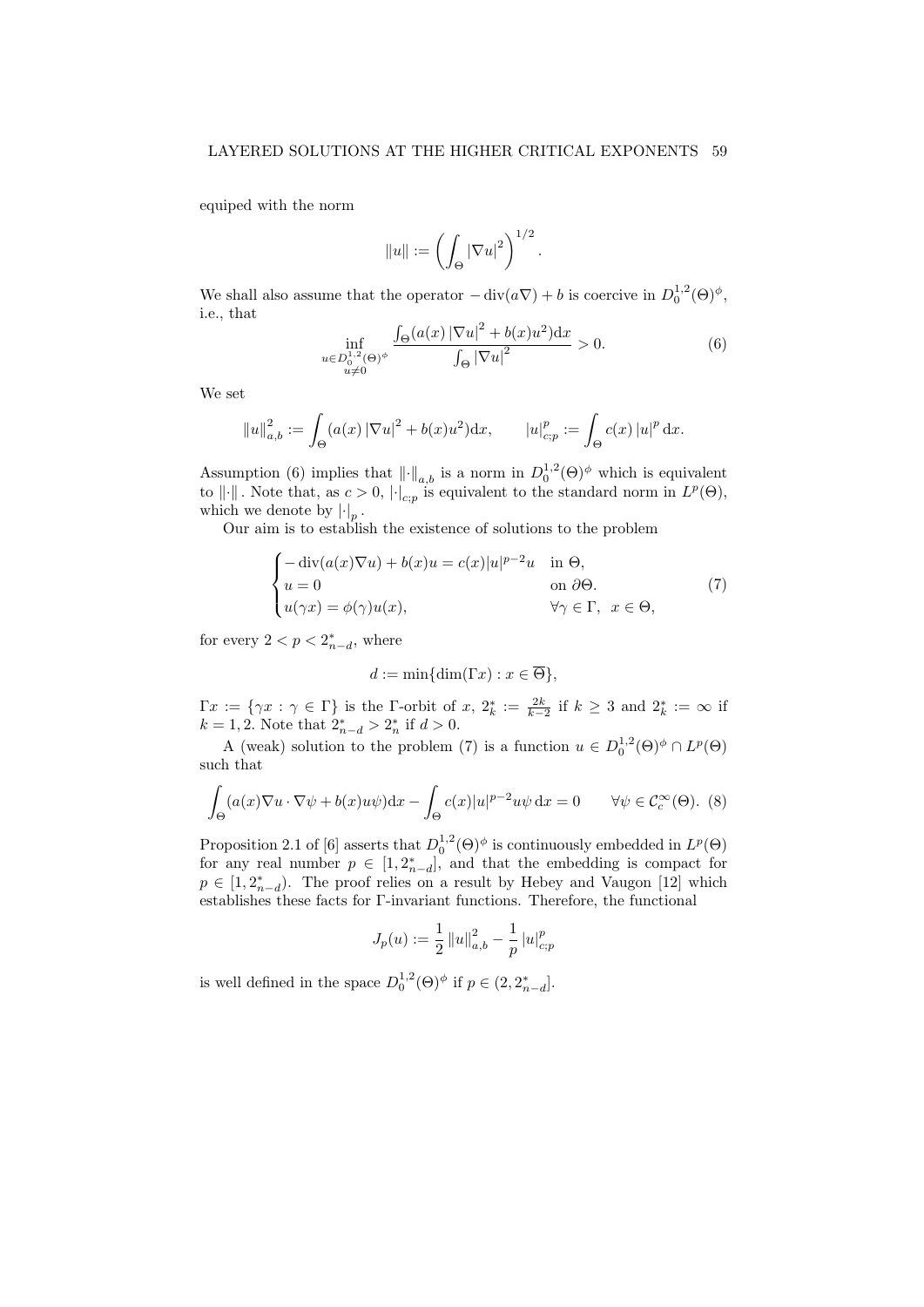LEMMA 2.1. For any real number  $p \in (2, 2^*_{n-d}]$  the critical points of the functional  $J_p$  in the space  $D_0^{1,2}(\Theta)^\phi$  are the solutions to the problem (7).

*Proof.* Let  $u \in D_0^{1,2}(\Theta)^\phi$  be a critical point of  $J_p$  in  $D_0^{1,2}(\Theta)^\phi$ . Then,

$$
J_p'(u)\vartheta = \int_{\Theta} (a(x)\nabla u \cdot \nabla \vartheta + b(x)u\vartheta - c(x)|u|^{p-2}u\vartheta) dx = 0 \quad \forall \vartheta \in D_0^{1,2}(\Theta)^{\phi}.
$$

As  $D_0^{1,2}(\Theta)^\phi \subset L^p(\Theta)$  for  $1 \leq p \leq 2_{n-d}^*$  we need only to prove that u satisfies (8). Let  $\psi \in \mathcal{C}_c^{\infty}(\Theta)$ , and define

$$
\widetilde{\psi}(x) := \frac{1}{\mu(\Gamma)} \int_{\Gamma} \phi(\gamma) \psi(\gamma x) d\mu,
$$

where  $\mu$  is the Haar measure on Γ. Note that  $\widetilde{\psi} \in D_0^{1,2}(\Theta)^{\phi}$ . Observe also that, as  $u$  is  $\phi$ -equivariant, we have that

$$
\phi(\gamma)\nabla u(x) = \nabla (u \circ \gamma)(x) = \gamma^{-1} \nabla u(\gamma x) \qquad \forall \gamma \in \Gamma, \ x \in \Theta.
$$

Since  $J'_p(u)\tilde{\psi} = 0$ , and  $a, b, c$  are  $\Gamma$ -invariant, using Fubini's theorem and performing a change of variable, we get

$$
0 = \int_{\Theta} (a(x)\nabla u(x) \cdot \nabla \widetilde{\psi}(x) + b(x)u(x)\widetilde{\psi}(x) - c(x)|u(x)|^{p-2}u(x)\widetilde{\psi}(x))dx
$$
  
\n
$$
= \frac{1}{\mu(\Gamma)} \int_{\Theta} \int_{\Gamma} [a(x)\phi(\gamma)\nabla u(x) \cdot \gamma^{-1}\nabla \psi(\gamma x) + b(x)\phi(\gamma)u(x)\psi(\gamma x) -c(x)|\phi(\gamma)u(x)|^{p-2}\phi(\gamma)u(x)\psi(\gamma x)] d\mu dx
$$
  
\n
$$
= \frac{1}{\mu(\Gamma)} \int_{\Gamma} \int_{\Theta} [a(x)\gamma^{-1}\nabla u(\gamma x) \cdot \gamma^{-1}\nabla \psi(\gamma x) + b(x)u(\gamma x)\psi(\gamma x) -c(x)|u(\gamma x)|^{p-2}u(\gamma x)\psi(\gamma x)] dx d\mu
$$
  
\n
$$
= \frac{1}{\mu(\Gamma)} \int_{\Gamma} \int_{\Theta} [a(\gamma x)\nabla u(\gamma x) \cdot \nabla \psi(\gamma x) + b(\gamma x)u(\gamma x)\psi(\gamma x) -c(\gamma x)|u(\gamma x)|^{p-2}u(\gamma x)\psi(\gamma x)] dx d\mu
$$
  
\n
$$
= \frac{1}{\mu(\Gamma)} \int_{\Gamma} d\mu \int_{\Theta} [a(\xi)\nabla u(\xi) \cdot \nabla \psi(\xi) + b(\xi)u(\xi)\psi(\xi) -c(\xi)|u(x)|^{p-2}u(\xi)\psi(\xi)] d\xi
$$
  
\n
$$
= \int_{\Theta} [a(\xi)\nabla u(\xi) \cdot \nabla \psi(\xi) + b(\xi)u(\xi)\psi(\xi) - c(\xi)|u(x)|^{p-2}u(\xi)\psi(\xi)] d\xi.
$$

Therefore  $u$  is a solution to the problem  $(7)$ .

 $\Box$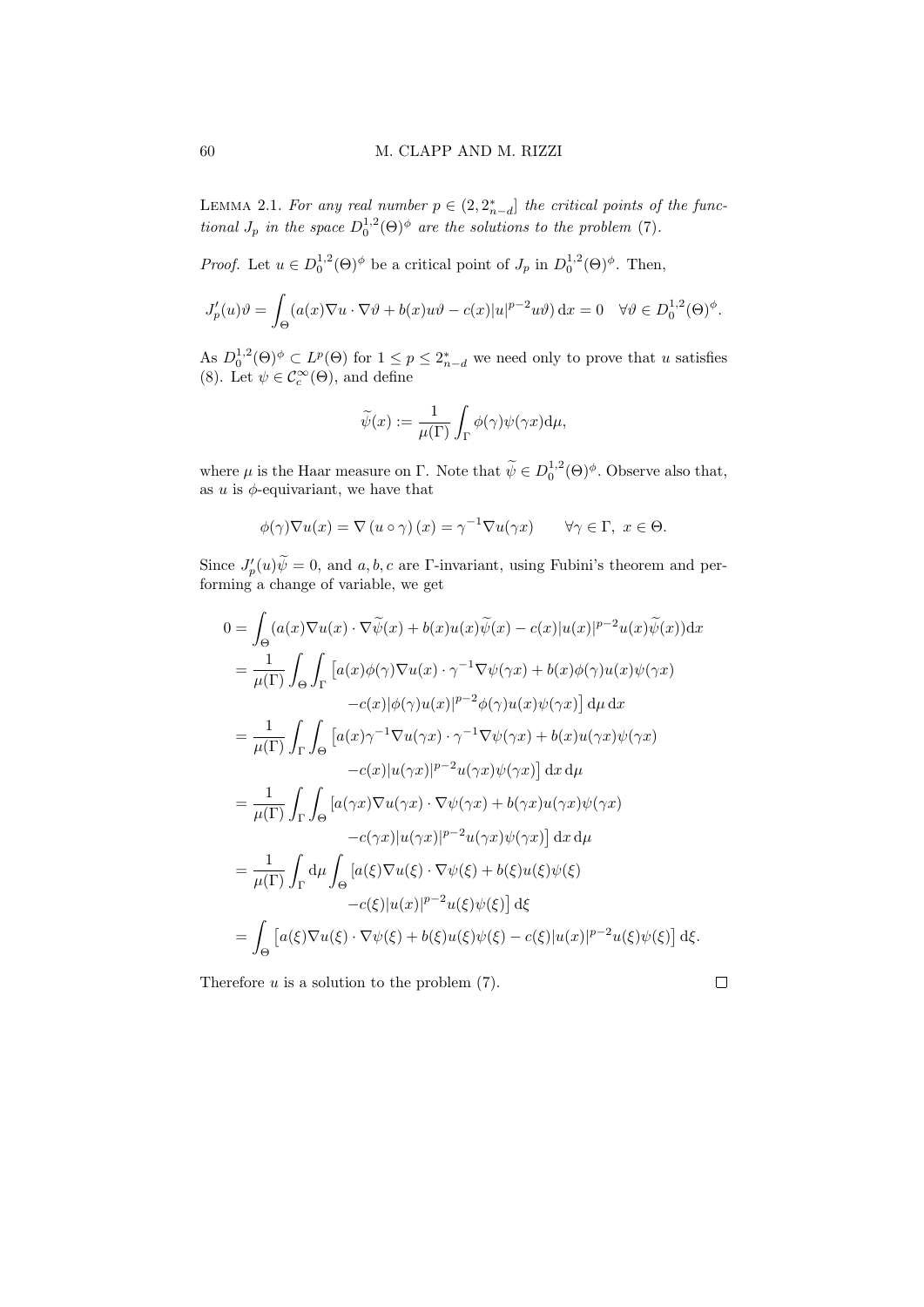The nontrivial critical points of the functional  $J_p: D_0^{1,2}(\Theta)^{\phi} \to \mathbb{R}$  lie on the Nehari manifold

$$
\mathcal{N}_p^{\phi}:=\left\{u\in D^{1,2}_0(\Theta)^{\phi}:\left\|u\right\|^2_{a,b}=\left|u\right|^p_{c;p},\, u\neq 0\right\},
$$

which is a  $\mathcal{C}^2$ -Hilbert manifold, radially diffeomorphic to the unit sphere in  $D_0^{1,2}(\Theta)^\phi$ , and a natural constraint for this functional. Set

$$
\ell_p^{\phi} := \inf \{ J_p(u) : u \in \mathcal{N}_p^{\phi} \}.
$$

Then,  $\ell_p^{\phi} > 0$ . A least energy solution to the problem (7) is a minimizer for  $J_p$ on  $\mathcal{N}_p^{\phi}$ . The following result extends Theorem 2.3 in [6].

THEOREM 2.2. If  $p \in (2, 2^*_{n-d})$  then the problem (7) has a least energy solution, and an unbounded sequence of solutions.

*Proof.* By Lemma 2.1, the critical points of the functional  $J_p$  in the space  $D_0^{1,2}(\Theta)$  are the solutions to the problem (7). Proposition 2.1 of [6] asserts that  $D_0^{1,2}(\Theta)^\phi$  is compactly embedded in  $L^p(\Theta)$  for  $p \in (2, 2_{n-d}^*)$ , hence, a standard argument shows that the functional  $J_p: D_0^{1,2}(\Theta)^{\phi} \to \mathbb{R}$  satisfies the Palais-Smale condition. Therefore,  $J_p$  attains its minimum on  $\mathcal{N}_p^{\phi}$ . Moreover, as the functional is even and has the mountain pass geometry, the symmetric mountain pass theorem [2] yields the existence of an unbounded sequence of critical values for  $J_p$  in  $\dot{D}_0^{1,2}(\Theta)^{\phi}$ .

We now derive a multiplicity result for the supercritical problem  $(\wp_n)$ . Assume that the closure of  $\Theta$  is contained in  $\mathbb{R}^{n-1} \times (0,\infty)$  and, for  $m \geq 1$ , let

$$
\lambda_1^{\phi} := \inf_{\substack{u \in D_0^{1,2}(\Theta)^{\phi} \\ u \neq 0}} \frac{\int_{\Theta} x_n^m |\nabla u|^2}{\int_{\Theta} x_n^m u^2}.
$$
\n(9)

As the *n*-th coordinate  $x_n$  of x is positive for every  $x \in \overline{\Theta}$ , from the Poincaré inequality we obtain that  $\lambda_1^{\phi} > 0$ .

THEOREM 2.3. If  $\lambda \in (-\lambda_1^{\phi}, \infty)$  and  $p \in (2, 2_{n-d}^*)$ , then the problem  $(\wp_p)$  has a least energy solution and an unbounded sequence of solutions in

$$
\Omega := \{ (y, z) \in \mathbb{R}^{n-1} \times \mathbb{R}^{m+1} : (y, |z|) \in \Theta \},
$$

which satisfy

$$
v(\gamma y, \varrho z) = \phi(\gamma)v(y, z) \qquad \forall \gamma \in \Gamma, \ \varrho \in O(m+1), \ (y, z) \in \Omega. \tag{10}
$$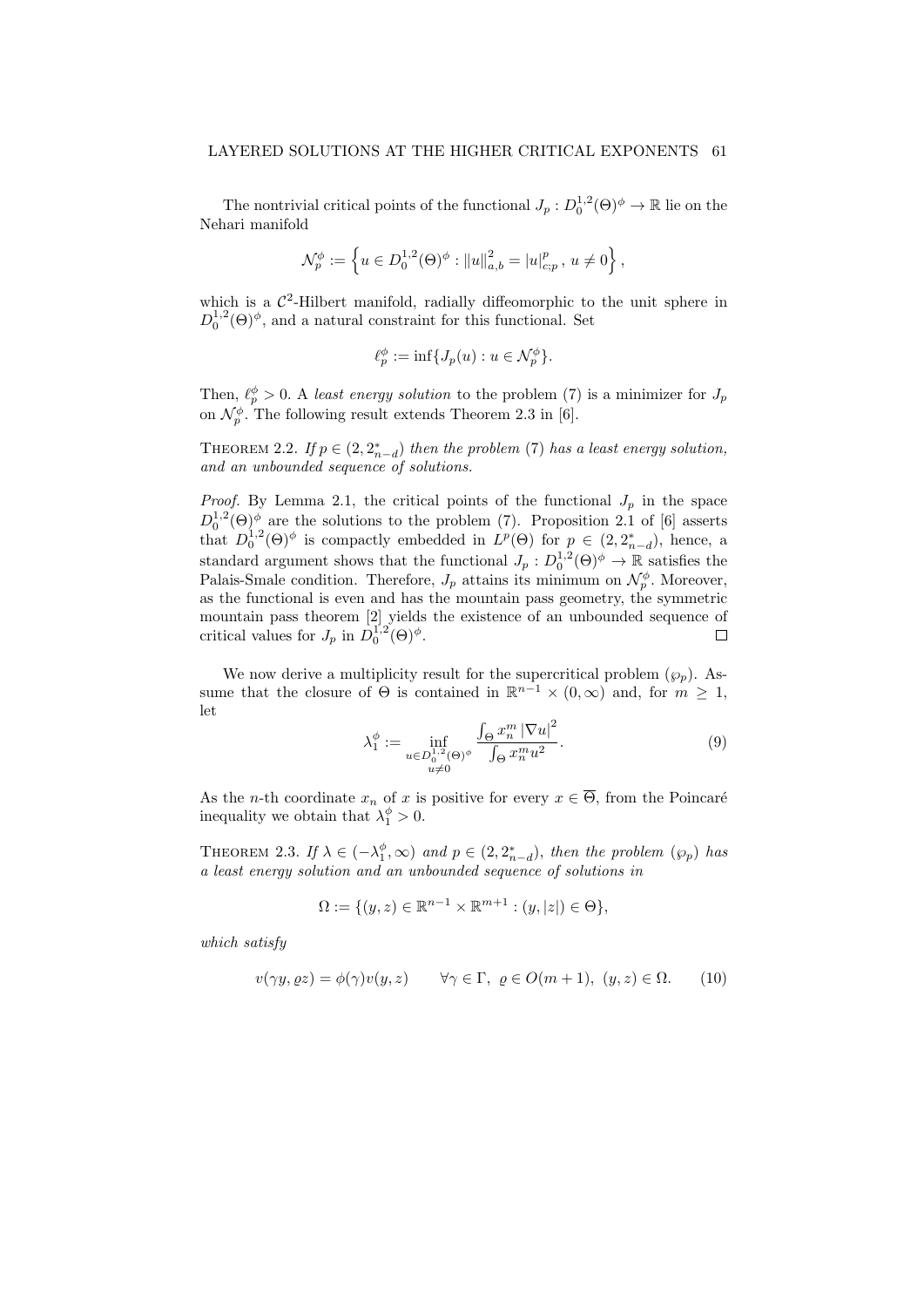*Proof.* A straightforward computation shows that  $v$  is a solution to the problem  $(\varphi_p)$  in  $\Omega$  which satisfies (10) if and only if the function u given by  $v(y, z) =$  $u(y, |z|)$  is a solution to the problem (7) with  $a(x) := x_n^m =: c(x)$  and  $b(x) :=$  $\lambda x_n^m$ . Moreover, v has minimal energy if and only if u does. Note that (6) is satisfied if  $\lambda \in (-\lambda_1^{\phi}, \infty)$ . So this result follows from Theorem 2.2.  $\Box$ 

For  $p \in (2, 2^*_{n-d})$  let  $u_p$  be a least energy solution to the problem (7). Fix  $q \in (2, 2_{n-d}^*)$  and let  $t_{q,p} \in (0, \infty)$  be such that  $\widetilde{u}_p := t_{q,p} u_p \in \mathcal{N}_q^{\phi}$ , i.e.,

$$
t_{q,p} = \left(\frac{\|u_p\|_{a,b}^2}{|u_p|_{c;q}^q}\right)^{\frac{1}{q-2}} = \left(\frac{|u_p|_{c;p}^p}{|u_p|_{c;q}^q}\right)^{\frac{1}{q-2}}.\tag{11}
$$

We will show that  $\lim_{p\to q} J_q(\tilde{u}_p) = \ell_q^{\phi}$ . The proof is similar to that of Proposition 2.5 in [6]. We give the details for the reader's convenience, starting with sition 2.5 in [6]. We give the details for the reader's convenience, starting with the following lemma.

LEMMA 2.4. If  $p_k, q \in (2, 2_{n-d}^*)$ ,  $p_k \to q$ , and  $(u_k)$  is a bounded sequence in  $D_0^{1,2}(\Theta)^\phi$ , then

$$
\lim_{k \to \infty} \int_{\Theta} \left( c(x) |u_k|^{p_k} - c(x) |u_k|^q \right) \mathrm{d}x = 0.
$$

*Proof.* By the mean value theorem, for each  $x \in \Theta$ , there exists  $q_k(x)$  between  $p_k$  and q such that

$$
||u_k(x)|^{p_k} - |u_k(x)|^q| = |\ln |u_k(x)|| \, |u_k(x)|^{q_k(x)} \, |p_k - q| \, .
$$

Fix  $r > 0$  such that  $[q - r, q + r] \subset (2, 2^{*}_{n-d})$ . Then, for some positive constant  $C$  and  $k$  large enough,

$$
|\ln |u_k|| \; |u_k|^{q_k} \leq \begin{cases} \begin{array}{c|c} \ln |u_k| \; |u_k|^{q+r} & \leq C \, |u_k|^{2^*_{n-d}} & \text{if} \; |u_k| \geq 1, \\ \begin{array}{c|c} \left(\ln \frac{1}{|u_k|}\right) |u_k|^{q-r} & \leq C \, |u_k|^2 & \text{if} \; |u_k| \leq 1. \end{array} \end{cases}
$$

As  $D_0^{1,2}(\Theta)^\phi$  is continuously embedded in  $L^p(\Theta)$  for  $p \in [2, 2_{n-d}^*]$ , we obtain

$$
\left| \int_{\Theta} c \left( |u_{k}|^{p_{k}} - |u_{k}|^{q} \right) \right| \leq |c|_{\infty} \left( \int_{|u_{k}| \leq 1} ||u_{k}|^{p_{k}} - |u_{k}|^{q} + \int_{|u_{k}| > 1} ||u_{k}|^{p_{k}} - |u_{k}|^{q} \right)
$$
  

$$
\leq |c|_{\infty} C |p_{k} - q| \int_{\Theta} \left( |u_{k}|^{2} + |u_{k}|^{2^{*}_{n} - d} \right)
$$
  

$$
\leq \bar{C} |p_{k} - q| ||u_{k}||^{2^{*}_{n} - d}
$$

for some positive constant  $\bar{C}$ , where  $|c|_{\infty}:= \sup_{x\in \Theta}|c(x)|$ . Since  $(u_k)$  is bounded in  $D_0^{1,2}(\Theta)$ , our claim follows.  $\Box$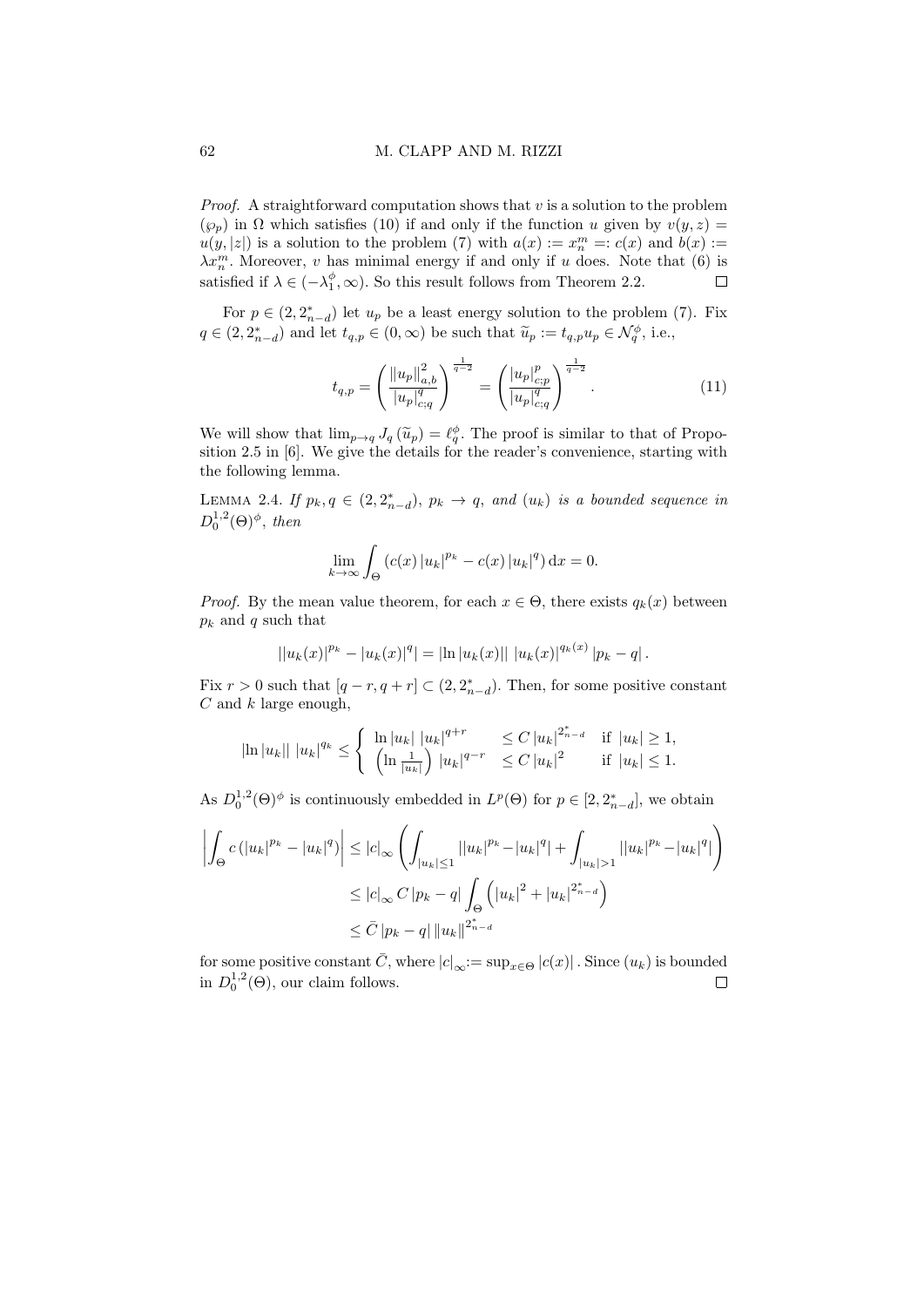PROPOSITION 2.5. For  $q \in (2, 2_{n-d}^*)$  we have that

$$
\lim_{p \to q} \ell_p^{\phi} = \ell_q^{\phi}, \qquad \lim_{p \to q} t_{q,p} = 1, \qquad \lim_{p \to q} J_q(\widetilde{u}_p) = \ell_q^{\phi}.
$$

Proof. Set

$$
S_p^\phi := \inf_{u \in D_0^{1,2}(\Omega)^\phi \backslash \{0\}} \frac{\|u\|_{a,b}^2}{|u|_{c;p}^2}.
$$

It is easy to see that  $\ell_p^{\phi} = \frac{p-2}{2p} \left( S_p^{\phi} \right)^{\frac{p}{p-2}}$ . So, to prove the first identity, it suffices to show that  $\lim_{p\to q} S_p^{\phi} = S_q^{\phi}$ . From Hölder's inequality we get that  $|u|_{c;q} \leq |c|_1^{(p-q)/pq} |u|_{c;p}$  if  $p > q$ . Hence,  $S_q^{\phi} \geq |c|_1^{2(q-p)/pq} S_p^{\phi}$  if  $p > q$ . So, as p approaches  $q$  from the right, we have that

$$
\limsup_{p \to q^+} S_p^{\phi} \leq S_q^{\phi}.
$$

Assume that  $\liminf_{p\to q^+} S_p^{\phi} < S_q^{\phi}$ . Then, there exist  $\varepsilon > 0$  and sequences  $(p_k)$ in  $(q, 2_{n-d}^*)$  and  $(u_k)$  in  $D_0^{1,2}(\Omega)^\phi$  with  $|u_k|_{c;p_k} = 1$  such that  $||u_k||_{a,b}^2 < S_q^\phi - \varepsilon$ . Lemma 2.4 implies that  $\frac{||u_k||_{a,b}^2}{|u_k|_{c,q}^2} < S_q^{\phi}$  for k large enough, contradicting the definition of  $S_q^{\phi}$ . This proves that

$$
\lim_{p \to q^+} S_p^{\phi} = S_q^{\phi}.
$$

The corresponding statement when  $p$  approaches  $q$  from the left is proved in a similar way. Since  $J_p(u_p) = \frac{p-2}{2p} ||u_p||_{a,b}^2 = \ell_p^{\phi}$  we have that  $(u_p)$  is bounded in  $D_0^{1,2}(\Omega)^\phi$  for p close to q. Lemma 2.4 applied to (11) yields  $\lim_{p\to q} t_{q,p} = 1$ . It follows that  $\lim_{p\to q} J_q(\tilde{u}_p) = \lim_{p\to q} \frac{q-2}{2q} || t_{q,p} u_p ||^2_{a,b} = \ell_q^{\phi}$ , as claimed.

# 3. Minimizing sequences for the critical problem

In this section we analize the behavior of the minimizing sequences for the problem (7) when p is the critical exponent  $2_n^* = \frac{2n}{n-2}$ . The solutions to the limit problem (3) will play a crucial role in this analysis. We denote the energy functional associated to (3) by

$$
J_{\infty}(u) := \frac{1}{2} ||u||^2 - \frac{1}{2^*} ||u||_{2^*}^2
$$

and, for any closed subgroup  $K$  of  $\Gamma$ , we set

$$
D^{1,2}(\mathbb{R}^n)^{\phi|K} := \{ u \in D^{1,2}(\mathbb{R}^n) : u(\gamma z) = \phi(\gamma)u(z) \,\,\forall \gamma \in K, \, z \in \mathbb{R}^n \},
$$
  

$$
\mathcal{N}_{\infty}^{\phi|K} := \{ u \in D^{1,2}(\mathbb{R}^n)^{\phi|K} : u \neq 0, \, \|u\|^2 = |u|_{2^*}^{2^*} \},
$$
  

$$
\ell_{\infty}^{\phi|K} := \inf_{u \in \mathcal{N}_{\infty}^{\phi|K}} J_{\infty}(u).
$$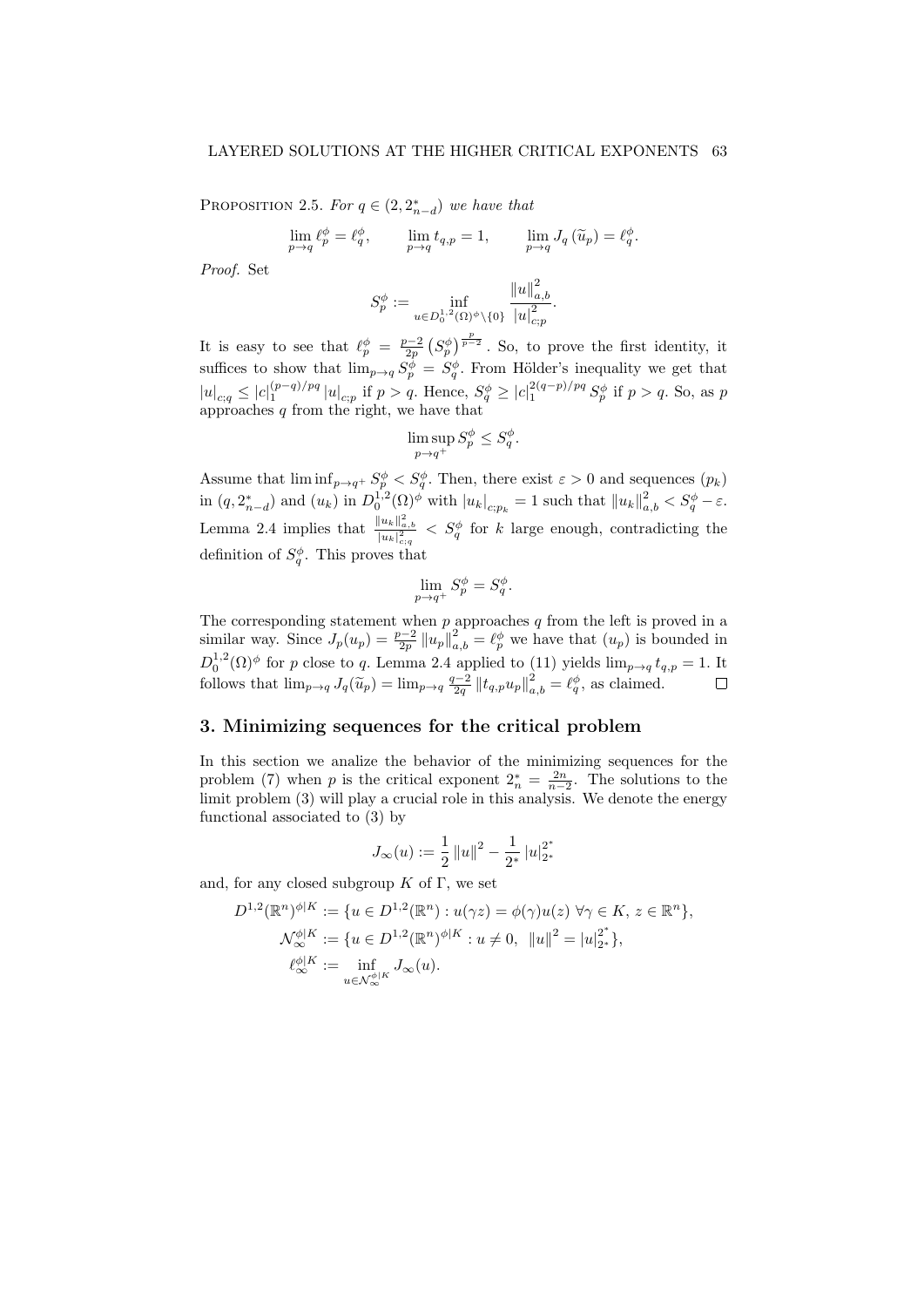If  $K = \Gamma$  we write  $\mathcal{N}_{\infty}^{\phi}$  and  $\ell_{\infty}^{\phi}$  instead of  $\mathcal{N}_{\infty}^{\phi|K}$  and  $\ell_{\infty}^{\phi|K}$ .

Recall that the Γ-orbit of a point  $x \in \mathbb{R}^n$  is the set  $\Gamma x := \{ \gamma x : \gamma \in \Gamma \}$ , and its isotropy group is  $\Gamma_x := \{ \gamma \in \Gamma : \gamma x = x \}.$  Then,  $\Gamma x$  is  $\Gamma$ -homeomorphic to the homogeneous space  $\Gamma/\Gamma_x$ . In particular, the cardinality of  $\Gamma x$  is the index of  $\Gamma_x$  in Γ, which is usually denoted by  $|\Gamma/\Gamma_x|$ . If  $\Gamma_x = \{x\}$  then x is said to be a fixed point of Γ. We denote

 $\Theta^{\Gamma} := \{x \in \Theta : x \text{ is a fixed point of } \Gamma\}.$ 

For simplicity, we will write  $J_*$ ,  $\mathcal{N}^{\phi}_*$  and  $\ell^{\phi}_*$  instead of  $J_{2^*_n}$ ,  $\mathcal{N}^{\phi}_{2^*_n}$  and  $\ell^{\phi}_{2^*_n}$ .

THEOREM 3.1. Let  $(u_k)$  be a sequence in  $\mathcal{N}_*^{\phi}$  such that  $J_*(u_k) \to \ell_*^{\phi}$ . Then, after passing to a subsequence, one of the following two possibilities occurs:

- 1.  $(u_k)$  converges strongly in  $D_0^{1,2}(\Theta)$  to a minimizer of  $J_*$  on  $\mathcal{N}^{\phi}_*$ .
- 2. There exist a closed subgroup K of finite index in  $\Gamma$ , a sequence  $(\zeta_k)$  in  $\Theta$ , a sequence  $(\varepsilon_k)$  in  $(0,\infty)$  and a nontrivial solution  $\omega$  to the problem (3) with the following properties:
	- (a)  $\Gamma_{\zeta_k} = K$  for all  $k \in \mathbb{N}$ , and  $\zeta_k \to \zeta$ ,
	- (b)  $\varepsilon_k^{-1}$ dist $(\zeta_k, \partial \Theta) \to \infty$  and  $\varepsilon_k^{-1} |\alpha \zeta_k \beta \zeta_k| \to \infty$  for all  $\alpha, \beta \in \Gamma$  with  $\alpha^{-1}\beta \notin K$ ,

$$
(c) \ \omega(\gamma z) = \phi(\gamma)\omega(z) \text{ for all } \gamma \in K, \ z \in \mathbb{R}^n, \text{ and } J_{\infty}(\omega) = \ell_{\infty}^{\phi|K},
$$
  

$$
(d) \ \lim_{k \to \infty} \left\| u_k - \sum_{[\gamma] \in \Gamma/K} \phi(\gamma) \left( \frac{a(\zeta)}{c(\zeta)} \right)^{\frac{n-2}{4}} \varepsilon_k^{\frac{2-n}{2}} (\omega \circ \gamma^{-1}) \left( \frac{\cdot - \gamma \zeta_k}{\varepsilon_k} \right) \right\| = 0,
$$
  

$$
(e) \ \ell_*^{\phi} = \min_{\zeta \in \overline{\Omega}} \frac{a(x)^{n/2}}{c(x)^{(n-2)/2}} \left| \Gamma / \Gamma_x \right| \ell_{\infty}^{\phi|\Gamma_x} = \frac{a(\zeta)^{n/2}}{c(\zeta)^{(n-2)/2}} \left| \Gamma / K \right| J_{\infty}(\omega).
$$

 $\Box$ 

(e)  $\ell_*^{\phi} = \min_{x \in \overline{\Theta}}$ Proof. The proof is exactly the same as that of Theorem 2.5 in [5], omitting

Let us state an interesting special case of Theorem 3.1.

the first two lines.

COROLLARY 3.2. Assume that every  $\Gamma$ -orbit in  $\Theta$  is either infinite or a fixed point. Let  $(u_k)$  be a sequence in  $\mathcal{N}^{\phi}_*$  such that  $J_*(u_k) \to \ell^{\phi}_*$ . Then, after passing to a subsequence, one of the following statements holds true:

1.  $(u_k)$  converges strongly in  $D_0^{1,2}(\Theta)$  to a minimizer of  $J_*$  on  $\mathcal{N}^{\phi}_*$ .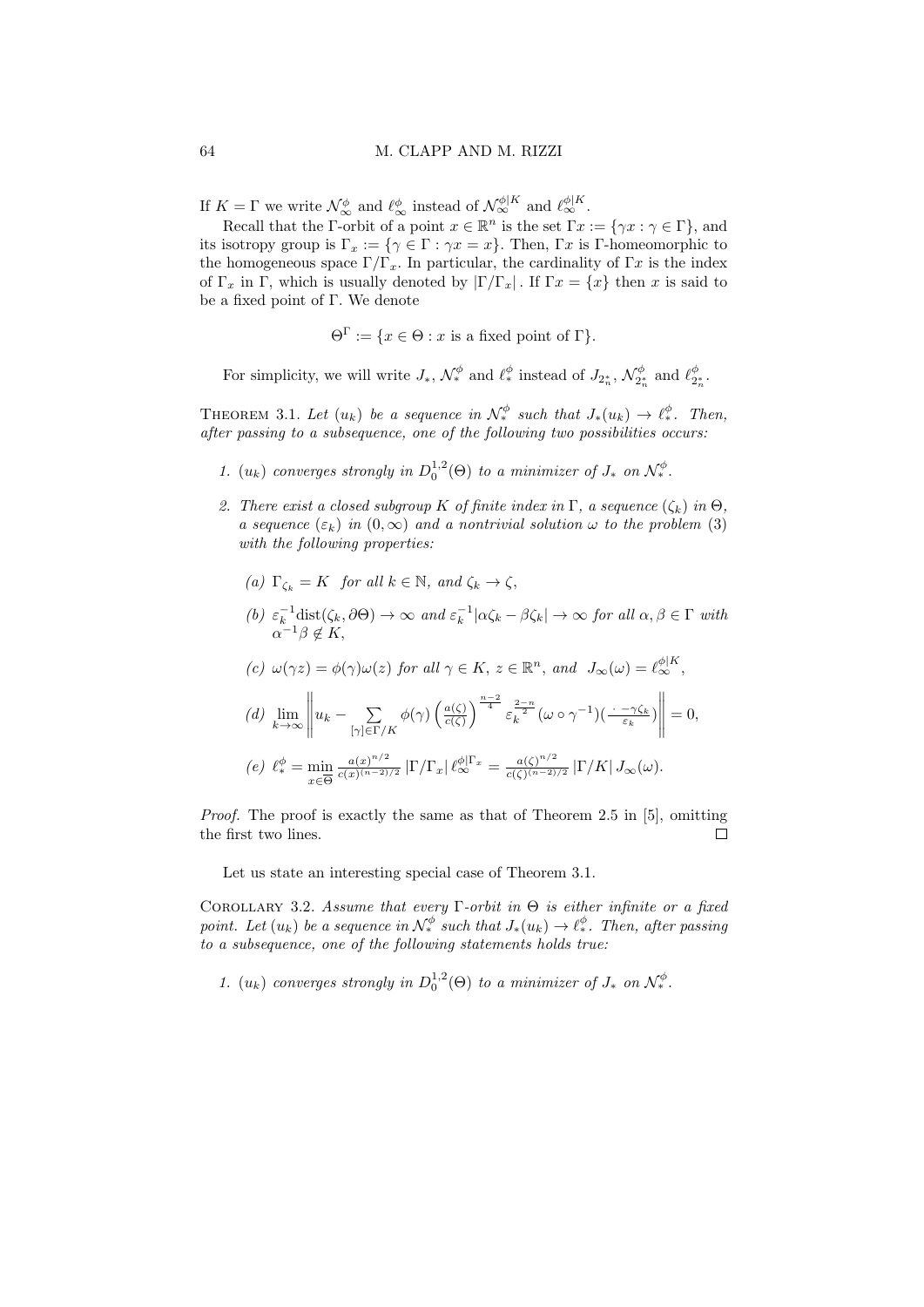### LAYERED SOLUTIONS AT THE HIGHER CRITICAL EXPONENTS 65

2. There exist a sequence  $(\zeta_k)$  in  $\Theta^{\Gamma}$ , a sequence  $(\varepsilon_k)$  in  $(0,\infty)$  and a nontrivial  $\phi$ -equivariant solution  $\omega$  to the limit problem (3) such that  $\zeta_k \to \zeta \in \overline{\Theta}$ ,  $\varepsilon_k^{-1}$ dist $(\zeta_k, \partial \Theta) \to \infty$ ,  $J_\infty(\omega) = \ell_\infty^{\phi}$ ,

$$
\lim_{k \to \infty} \left\| u_k - \left( \frac{a(\zeta)}{c(\zeta)} \right)^{\frac{n-2}{4}} \varepsilon_k^{\frac{2-n}{2}} \omega \left( \frac{\cdot - \zeta_k}{\varepsilon_k} \right) \right\| = 0,
$$

and

$$
\frac{a(\zeta)^{n/2}}{c(\zeta)^{(n-2)/2}} = \min_{x \in \overline{\Theta^{\Gamma}}} \frac{a(x)^{n/2}}{c(x)^{(n-2)/2}}.
$$

In particular, if every  $\Gamma$ -orbit in  $\Theta$  has positive dimension, then (1) must hold true.

*Proof.* Since the group  $K = \Gamma_{\zeta_k}$ , given by case 2 of Theorem 3.1, has finite index in Γ and this index is the cardinality of the Γ-orbit of  $\zeta_k$ , our assumption implies that  $K = \Gamma$  and  $\zeta_k$  is a fixed point. So case 2 of Theorem 3.1 reduces to case 2 of this corollary.  $\Box$ 

Note that the functions  $a$  and  $c$  determine the location of the concentration point  $\zeta$ .

It was shown in [4, Theorem 2.3] that, if  $a = c = 1$ ,  $b = 0$  and  $\Theta^{\Gamma} \neq \emptyset$ , then  $\ell_*^{\phi}$  is not attained by  $J_*$  on  $\mathcal{N}^{\phi}_*$ . So, if every Γ-orbit in  $\Theta \setminus \Theta^{\Gamma}$  has positive dimension, statement 2 of Corollary 3.2 must hold true.

In the following section we will state a nonexistence result which allows us to obtain information on the limit profile of solutions to the problem  $(\varphi_p)$ .

# 4. Blow-up at the higher critical exponents

Throughout this section we will assume that  $\Theta$  is a  $\Gamma$ -invariant bounded smooth domain in  $\mathbb{R}^n$  whose closure is contained in  $\mathbb{R}^{n-1} \times (0, \infty)$ . Then, the points in  $\{0\} \times (0, \infty)$  must be fixed points of Γ, so  $\mathbb{R}^{n-1} \times \{0\}$  is Γ-invariant and we may regard  $\Gamma$  as a subgroup of  $O(n-1)$ . We will also assume that  $\Theta \setminus \Theta^{\Gamma}$  and  $\Theta^{\Gamma}$  are nonempty, and that every Γ-orbit in  $\Theta \setminus \Theta^{\Gamma}$  has positive dimension. As before,  $\phi : \Gamma \to \mathbb{Z}_2$  will be a continuous homomorphism which satisfies assumption (5).

We set

$$
\Theta_{\delta} := \{ x \in \Theta : \text{dist}(x, \Theta^{\Gamma}) > \delta \} \text{ if } \delta > 0, \quad \text{and} \quad \Theta_0 := \Theta,
$$

and we fix  $\delta_0 > 0$  such that  $\Theta_{\delta_0} \neq \emptyset$ . For  $m \geq 1$  and  $\delta \in [0, \delta_0)$ , we consider the problem

$$
(\wp_{\delta,p}^{\#}) \qquad \begin{cases} -\operatorname{div}(x_n^m \nabla u) + \lambda x_n^m u = x_n^m |u|^{p-2} u & \text{in } \Theta_{\delta}, \\ u = 0 & \text{on } \partial \Theta_{\delta}. \\ u(\gamma x) = \phi(\gamma) u(x), & \forall \gamma \in \Gamma, \ x \in \Theta_{\delta}, \end{cases}
$$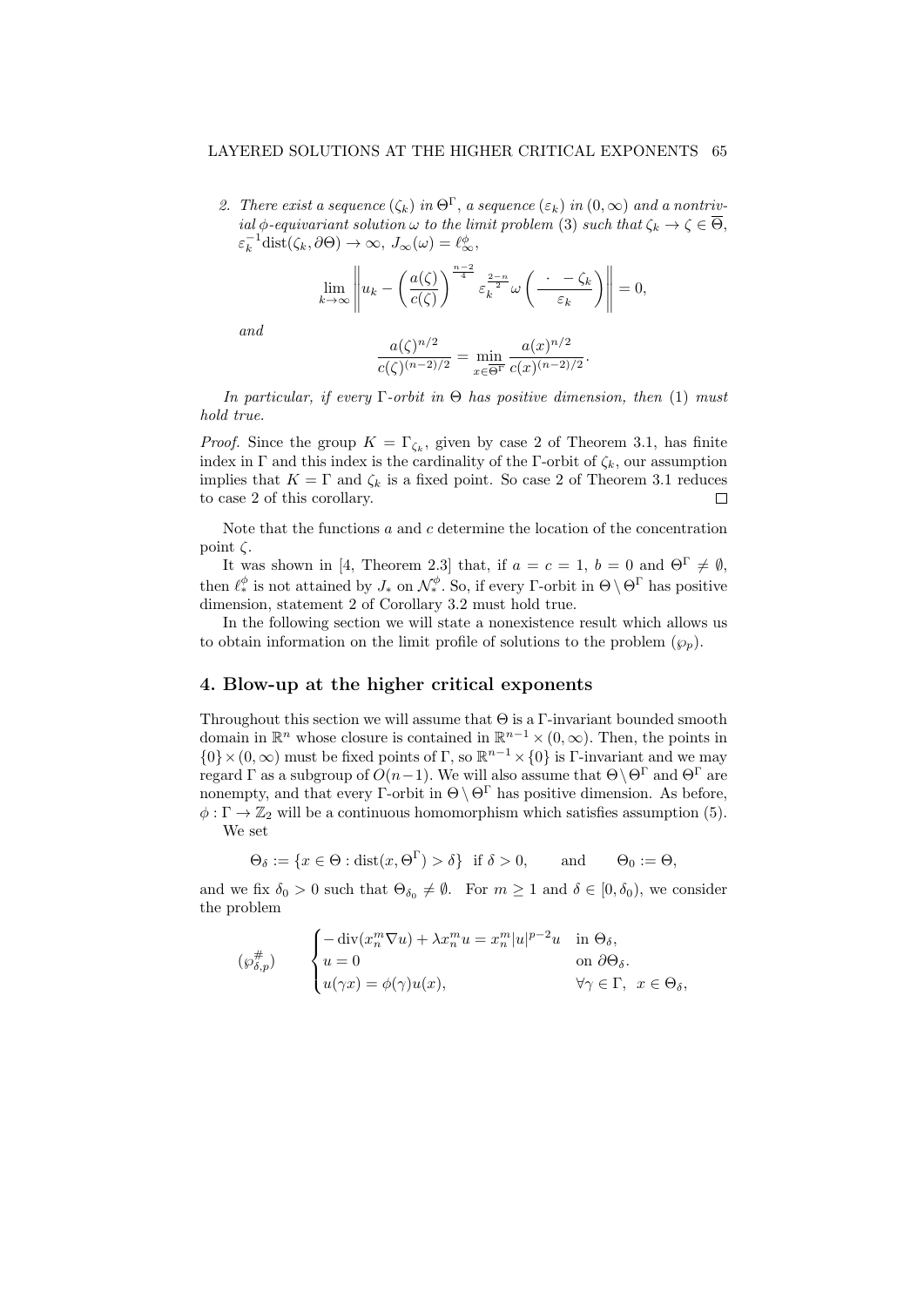where  $x_n^m$  denotes the function  $x = (x_1, ..., x_n) \mapsto x_n^m$ , and  $\lambda \in (-\lambda_1^{\phi}, \infty)$ , with  $\lambda_1^{\phi}$  as defined in (9). Then, the operator  $-\operatorname{div}(x_n^m \nabla) + \lambda x_n^m$  is coercive in  $D_0^{1,2}(\Theta)^\phi$ . So the data of this problem satisfy all assumptions stated at the beginning of Section 2.

Theorem 2.2 asserts that the problem  $(\wp_{\delta,p}^{\#})$  has a least energy solution  $u_{\delta,p}$ if  $\delta \in (0, \delta_0)$  and  $p \in (2, 2_{n-\mathfrak{d}}^*)$ , where

$$
\mathfrak{d} := \min\{\dim(\Gamma x) : x \in \Theta \setminus \Theta^{\Gamma}\}.
$$

Note that, by assumption,  $\mathfrak{d} > 0$ . On the other hand, for  $\delta = 0$  and  $p = 2<sup>*</sup><sub>n</sub>$ , the following nonexistence result was proved in [5].

THEOREM 4.1. If dist $(\Theta^{\Gamma}, \mathbb{R}^{n-1} \times \{0\}) = \text{dist}(\Theta, \mathbb{R}^{n-1} \times \{0\})$ , then there exists  $\lambda_* \in (-\lambda_1^{\phi}, 0]$  such that, if  $\lambda \in (\lambda_*, \infty) \cup \{0\}$ , the critical problem  $(\wp_{0,2_n}^{\#})$  does not have a least energy solution.

Moreover,  $\lambda_* < 0$  if  $m \geq 2$ .

Proof. See Theorem 3.2 in [5].

For  $\delta \in (0, \delta_0)$  and  $p \in (2, 2^*_{n-2})$ , let  $J_{\delta, p}: D_0^{1,2}(\Theta_\delta)^{\phi} \to \mathbb{R}$  be the variational funcional and  $\mathcal{N}_{\delta,p}^{\phi}$  be the Nehari manifold associated to the problem  $(\wp_{\delta,p}^{\#})$ , and set

$$
\ell_{\delta,p}^{\phi} := \inf \{ J_{\delta,p}(u) : u \in \mathcal{N}_{\delta,p}^{\phi} \}.
$$

We write  $J_*$ ,  $\mathcal{N}^{\phi}_*$  and  $\ell^{\phi}_*$  for the variational functional, the Nehari manifold and the infimum associated to the critical problem  $(\wp_{0,2}^{\#})$  in the whole domain  $\Theta$ . Extending each function in  $\mathcal{N}_{\delta,2_n^*}^{\phi}$  by 0 outside of  $\Theta_{\delta}$ , we have that  $\mathcal{N}_{\delta,2_n^*}^{\phi} \subset \mathcal{N}_{*}^{\phi}$ and  $J_{\delta,2_n^*}(u) = J_*(u)$  for every  $u \in \mathcal{N}_{\delta,2_n^*}^{\phi}$ . Hence,  $\ell^{\phi}_* \leq \ell_{\delta,2_n^*}^{\phi}$ .

LEMMA 4.2.  $\ell_{\delta,2_n^*}^{\phi} \to \ell_{*}^{\phi}$  as  $\delta \to 0$ .

*Proof.* Let  $X := (\mathbb{R}^n)^{\Gamma}$  and Y be its orthogonal complement in  $\mathbb{R}^n$ . Since  $\Theta \setminus \Theta^{\Gamma} \neq \emptyset$  and every Γ-orbit in  $\Theta \setminus \Theta^{\Gamma}$  has positive dimension, we have that  $dim(Y) \geq 2$ .

We claim that there are radial functions  $\chi_k \in C_c^{\infty}(Y)$  such that  $\chi_k(y) = 1$ if  $|y| \leq \frac{1}{k}$ ,

$$
\lim_{k \to \infty} \int_Y |\chi_k|^2 = 0 \quad \text{and} \quad \lim_{k \to \infty} \int_Y |\nabla \chi_k|^2 = 0. \quad (12)
$$

To show this, we choose a radial function  $g \in \mathcal{C}_c^{\infty}(Y)$  such that  $g(y) = 1$  if  $|y| \le 1$  and  $g(y) = 0$  if  $|y| \ge 2$ , and we set  $g_k(y) := g(ky)$ . Define

$$
\chi_k(y) := \frac{1}{\sigma_k} \sum_{j=1}^k \frac{g_j(y)}{j}, \quad \text{where } \sigma_k := \sum_{j=1}^k \frac{1}{j}.
$$

 $\Box$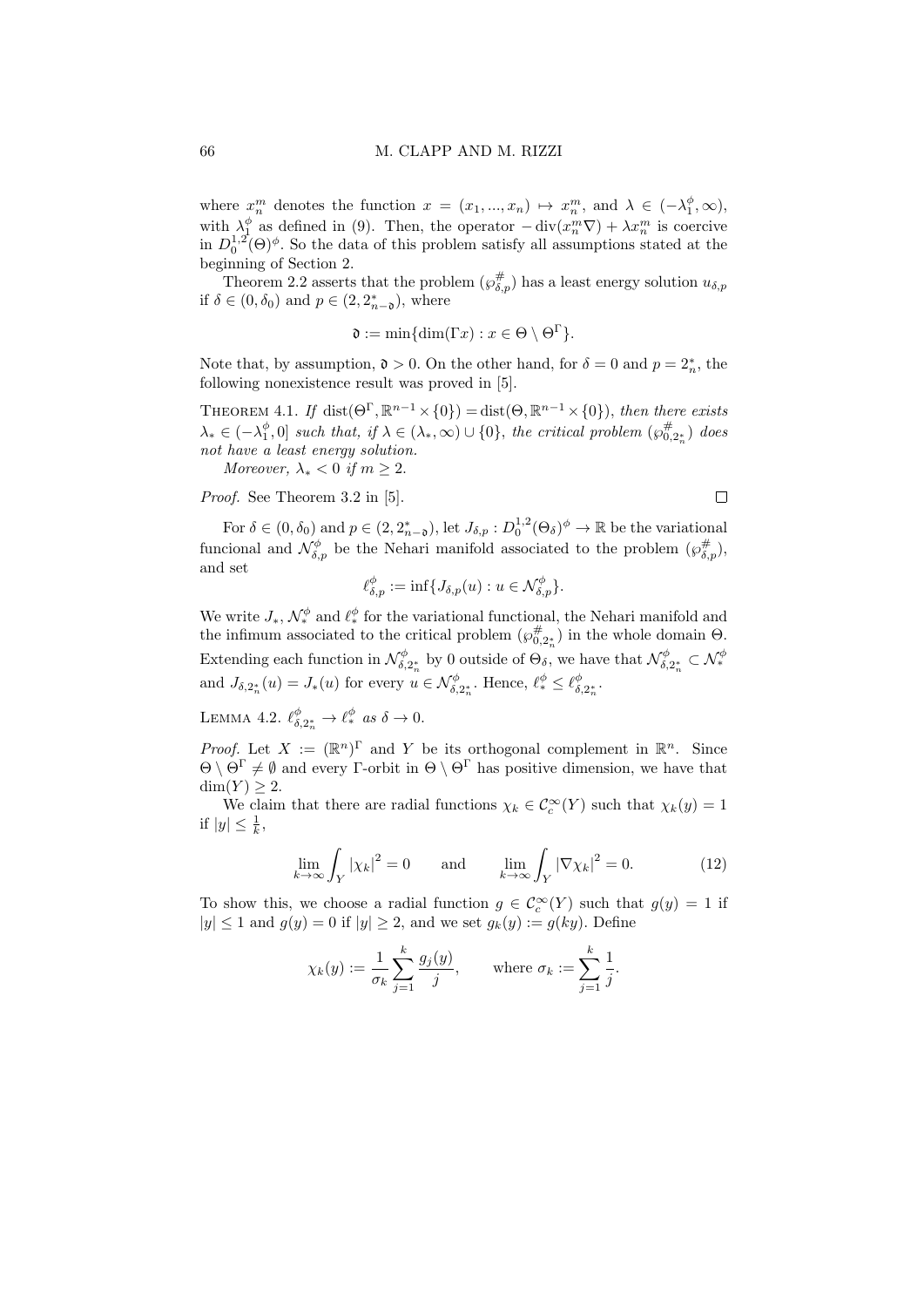Clearly,  $\chi_k(y) = 1$  if  $|y| \leq \frac{1}{k}$  and  $\chi_k(y) = 0$  if  $|y| \geq 2$ . As  $\dim(Y) \geq 2$ , we have that  $\int_Y |\nabla g_k|^2 \leq \int_Y |\nabla g|^2$ . Hence, for some positive constant C,

$$
\int_Y |\nabla \chi_k|^2 \le \frac{C}{\sigma_k^2} \sum_{j=1}^k \frac{1}{j^2} \to 0 \quad \text{as } k \to \infty.
$$

Finally, as all functions  $\chi_k$  are supported in the closed ball of radius 2 in Y, the Poincaré inequality yields

$$
\int_Y |\chi_k|^2 \le C \int_Y |\nabla \chi_k|^2 \to 0,
$$

and our claim is proved.

Given  $\varepsilon > 0$  we choose  $\psi \in \mathcal{N}_{*}^{\phi}$  such that  $J_{*}(\psi) < \ell_{*}^{\phi} + \frac{\varepsilon}{2}$ . For  $(x, y) \in X \times Y$ , we define  $\psi_k(x, y) := (1 - \chi_k(y))\psi(x, y)$ . Note that, as  $\chi_k$  is radial and  $\psi$  is is  $\phi$ -equivariant,  $\psi_k$  is also  $\phi$ -equivariant. Moreover, the identities (12) easily imply that  $\psi_k \to \psi$  in  $D_0^{1,2}(\Theta)$ . So, for k large enough, there exists  $t_k \in (0,\infty)$ such that  $\widetilde{\psi}_k := t_k \psi_k \in \mathcal{N}_{\ast}^{\phi}$  and  $t_k \to 1$ . Hence,  $\widetilde{\psi}_k \to \psi$  in  $D_0^{1,2}(\Theta)$ , and we may choose  $k_0 \in \mathbb{N}$  such that  $J_*(\widetilde{\psi}_{k_0}) < \ell^{\phi}_* + \varepsilon$ . Observe that  $\text{supp}(\widetilde{\psi}_k) =$  $\text{supp}(\psi_k) \subset \Theta_{\delta}$  if  $\delta < \frac{1}{k}$ . So  $\widetilde{\psi}_k \in \mathcal{N}_{\delta, 2_n^*}^{\phi}$  if  $\delta < \frac{1}{k}$ . It follows that

$$
\ell^{\phi}_* \leq \ell^{\phi}_{\delta,2^*_n} \leq J_{\delta,2^*_n}(\widetilde{\psi}_{k_0}) = J_*(\widetilde{\psi}_{k_0}) < \ell^{\phi}_* + \varepsilon \qquad \forall \delta \in \left(0, \frac{1}{k_0}\right).
$$

This finishes the proof.

Set  $N := n + m$  and

$$
\Omega_{\delta} := \{ (y, z) \in \mathbb{R}^{n-1} \times \mathbb{R}^{m+1} : (y, |z|) \in \Theta_{\delta} \}, \qquad \delta \in [0, \delta_0).
$$

Note that  $\Omega_{\delta}$  is  $[\Gamma \times O(m+1)]$ -invariant, i.e.,  $(\gamma y, \varrho z) \in \Omega_{\delta}$  for every  $(y, z) \in$  $\Omega_{\delta}$ ,  $\gamma \in \Gamma$ ,  $\rho \in O(m+1)$ . A straightforward computation shows that  $u_{\delta,p}$  is a least energy solution to the problem  $(\wp_{\delta,p}^{\#})$  if and only if  $v_{\delta,p}(y, z) := u_{\delta,p}(y, |z|)$ is a least energy solution to the problem

$$
(\wp_{\delta,p}) \qquad \begin{cases} -\Delta v + \lambda v = |v|^{p-2}v & \text{in } \Omega_{\delta}, \\ v = 0 & \text{on } \partial\Omega_{\delta}, \\ v(\gamma y, \varrho z) = \phi(\gamma)v(y, z), & \forall \gamma \in \Gamma, \ \varrho \in O(m+1), \ (y, z) \in \Omega_{\delta}. \end{cases}
$$

Therefore, for every  $\lambda \in (-\lambda_1^{\phi}, \infty)$ ,  $\delta \in (0, \delta_0)$  and  $p \in (2, 2_{n-2}^*)$ , the problem  $(\varphi_{\delta,p})$  has a least energy solution. The following results describe its limit profile.

$$
\Box
$$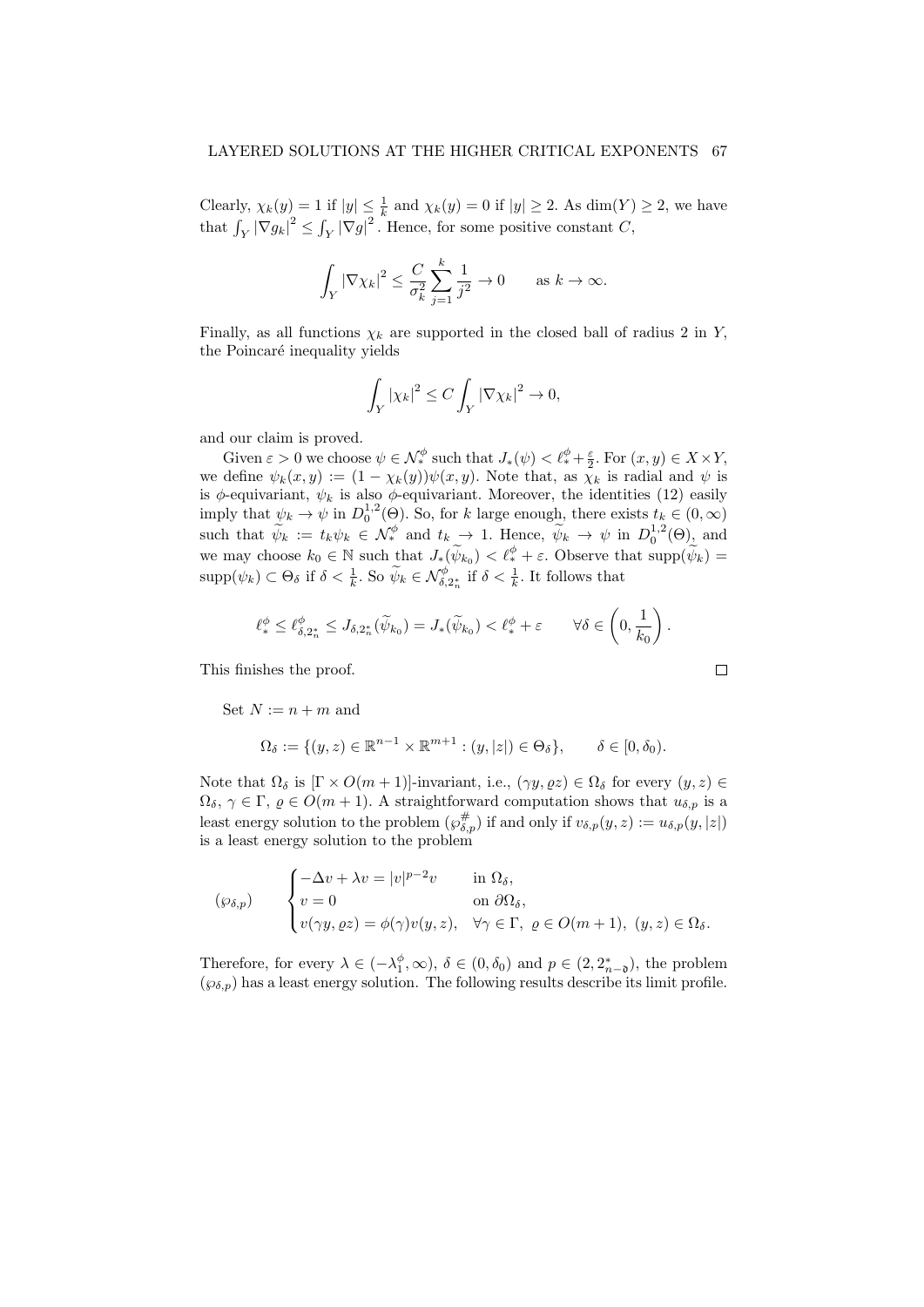THEOREM 4.3. For  $\delta \in (0, \delta_0)$  let  $v_{\delta,*}$  be a least energy solution to the problem  $(\wp_{\delta,2^*_{N,m}})$ . Assume that

$$
dist(\Theta^{\Gamma}, \mathbb{R}^{n-1} \times \{0\}) = dist(\Theta, \mathbb{R}^{n-1} \times \{0\}).
$$

Then, there exists  $\lambda_* \leq 0$  such that, if  $\lambda \in (\lambda_*, \infty) \cup \{0\}$ , there exist sequences  $(\delta_k)$  in  $(0, \delta_0)$ ,  $(\varepsilon_k)$  in  $(0, \infty)$ ,  $(\zeta_k)$  in  $\Theta^{\Gamma}$ , and a nontrivial solution  $\omega$  to the limit problem (3) such that

- (i)  $\delta_k \to 0$ ,  $\varepsilon_k^{-1}$ dist $(\zeta_k, \partial \Theta) \to \infty$ , and  $\zeta_k \to \zeta$  with  $dist(\zeta, \mathbb{R}^{n-1} \times \{0\}) = dist(\Theta, \mathbb{R}^{n-1} \times \{0\}),$
- (ii)  $\omega$  is  $\phi$ -equivariant and has minimal energy among all nontrivial  $\phi$ -equivariant solutions to the problem (3),
- (iii)  $v_{\delta_k,*} = \tilde{\omega}_{\varepsilon_k,\zeta_k} + o(1)$  in  $D^{1,2}(\mathbb{R}^N)$ , where

$$
\widetilde{\omega}_{\varepsilon_k,\zeta_k}(y,z) := \varepsilon_k^{(2-n)/2} \omega\left(\frac{(y,|z|)-\zeta_k}{\varepsilon_k}\right).
$$

Moreover,  $\lambda_* < 0$  if  $m > 2$ .

*Proof.* Let  $\lambda_*$  be the number given by Theorem 4.1. Fix  $\lambda \in (\lambda_*, \infty) \cup \{0\}$ , and let  $u_{\delta,*}$  be the least energy solution to the problem  $(\wp^{\#}_{\delta,2_n^*})$  given by  $v_{\delta,*}(y,z)$  =  $u_{\delta,*}(y,|z|)$ . Choose a sequence  $\delta_k \to 0$  and set  $u_k := u_{\delta_k,*}$ . Then,  $u_k \in \mathcal{N}_*^{\phi}$ and, by Lemma 4.2,  $J_*(u_k) \to \ell_*^{\phi}$ . It follows from Corollary 3.2 and Theorem 4.1 that, after passing to a subsequence, there exist sequences  $(\varepsilon_k)$  in  $(0,\infty)$ and  $(\zeta_k)$  in  $\Theta^{\Gamma}$ , and a nontrivial  $\phi$ -equivariant solution  $\omega$  to the limit problem (3) such that  $\zeta_k \to \zeta$ ,  $\varepsilon_k^{-1}$ dist $(\zeta_k, \partial \Theta) \to \infty$ ,  $J_\infty(\omega) = \ell_\infty^{\phi}$ ,

$$
\lim_{k \to \infty} \left\| u_k - \varepsilon_k^{\frac{2-n}{2}} \omega \left( \frac{\cdot - \zeta_k}{\varepsilon_k} \right) \right\| = 0,\tag{13}
$$

and

$$
[\text{dist}(\zeta, \mathbb{R}^{n-1} \times \{0\})] = \min_{x \in \overline{\Theta}} [\text{dist}(x, \mathbb{R}^{n-1} \times \{0\})].
$$

Equation (13) implies that  $v_{\delta_k,*}$  satisfies (3). This concludes the proof.  $\Box$ 

THEOREM 4.4. For  $\delta \in (0, \delta_0)$  and  $p \in (2^*_{N,m}, 2^*_{N,m+1})$  let  $v_{\delta,p}$  be a least energy solution to the problem  $(\wp_{\delta,p})$ . Assume that

$$
dist(\Theta^{\Gamma}, \mathbb{R}^{n-1} \times \{0\}) = dist(\Theta, \mathbb{R}^{n-1} \times \{0\}).
$$

Then, there exists  $\lambda_* \leq 0$  such that, if  $\lambda \in (\lambda_*, \infty) \cup \{0\}$ , there exist sequences  $(\delta_k)$  in  $(0, \delta_0)$ ,  $(\varepsilon_k)$  in  $(0, \infty)$ ,  $(p_k)$  in  $(2^*_{N,m}, 2^*_{N,m+1})$ , and  $(\zeta_k)$  in  $\Theta^{\Gamma}$ , and a nontrivial solution  $\omega$  to the limit problem (3) such that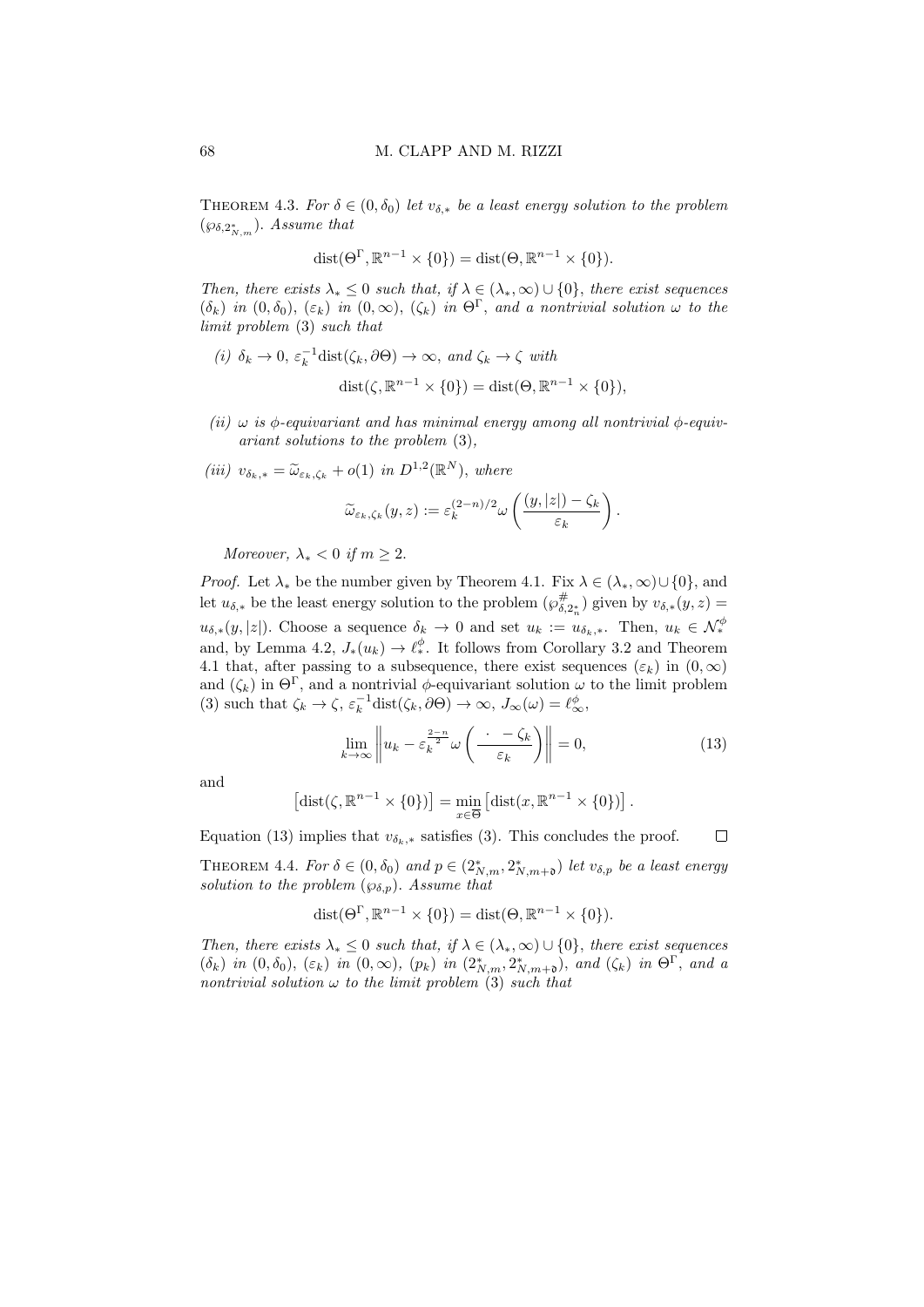(i) 
$$
\delta_k \to 0
$$
,  $p_k \to 2^*_{N,m}$ ,  $\varepsilon_k^{-1}$ dist( $\zeta_k, \partial \Theta$ )  $\to \infty$ , and  $\zeta_k \to \zeta$  with  
dist( $\zeta, \mathbb{R}^{n-1} \times \{0\}$ ) = dist( $\Theta, \mathbb{R}^{n-1} \times \{0\}$ ),

- (ii)  $\omega$  is  $\phi$ -equivariant and has minimal energy among all nontrivial  $\phi$ -equivariant solutions to the problem (3),
- (iii)  $v_{\delta_k, p_k} = \tilde{\omega}_{\varepsilon_k, \zeta_k} + o(1)$  in  $D^{1,2}(\mathbb{R}^N)$ , where

$$
\widetilde{\omega}_{\varepsilon_k,\zeta_k}(y,z) := \varepsilon_k^{(2-n)/2} \omega\left(\frac{(y,|z|)-\zeta_k}{\varepsilon_k}\right).
$$

Moreover,  $\lambda_* < 0$  if  $m > 2$ .

*Proof.* Let  $\lambda_*$  be the number given by Theorem 4.1. Fix  $\lambda \in (\lambda_*, \infty) \cup \{0\}$ . Let  $u_{\delta,p}$  be the least energy solution to the problem  $(\wp_{\delta,p}^{\#})$  given by  $v_{\delta,p}(y, z) =$  $u_{\delta,p}(y,|z|)$  and let  $t_{\delta,p} \in (0,\infty)$  be such that  $\widetilde{u}_{\delta,p} := t_{\delta,p} u_{\delta,p} \in \mathcal{N}_{\delta,2_n^*}^\phi \subset \mathcal{N}_{\delta,2_n^*}^\phi$ Proposition 2.5 and Lemma 4.2 allow us to choose  $\delta_k \in (0, \delta_0)$  and  $p_k \in$  $(2_n^*, 2_{n-0}^*)$  such that  $\delta_k \to 0$ ,  $p_k \to 2_n^*$ , and  $J_*(\widetilde{u}_k) \to \ell_*^{\phi}$ , where  $\widetilde{u}_k := \widetilde{u}_{\delta_k, p_k}$ .<br>The rest of the proof is the same as that of Theorem 4.3 The rest of the proof is the same as that of Theorem 4.3

Finally, we derive Theorems 1.1 and 1.2 from Theorems 2.3 and 4.4.

*Proof of Theorem 1.1.* Let  $\Gamma := O(n-1)$  and  $\phi$  be the trivial homomorphism  $\phi \equiv 1$ . Then,  $B^{\Gamma} = B \cap (\{0\} \times (0, \infty))$ . A  $\phi$ -equivariant function is simply a Γ-invariant function and, as the standard bubble is radial, it is the least energy Γ-invariant solution to the problem (3), which is unique up to translations and dilations. Since  $\dim(\Gamma x) = n - 2 \geq 1$  for every  $x \in B \setminus B^{\Gamma}$ , applying Theorems 2.3 and 4.4 to  $\Theta := B$  with this group action we obtain Theorem 1.1.  $\Box$ 

*Proof of Theorem 1.2.* For  $n \geq 5$ , let  $\Gamma$  be the subgroup of  $O(n-1)$  generated by  ${e^{i\vartheta}, \alpha, \tau : \vartheta \in [0, 2\pi), \alpha \in O(n-5)}$  acting on a point  $y = (\eta, \xi) \in$  $\mathbb{C}^2 \times \mathbb{R}^{n-5} \equiv \mathbb{R}^{n-1}, \eta = (\eta_1, \eta_2) \in \mathbb{C} \times \mathbb{C}, \text{ as }$ 

$$
e^{i\vartheta}y := (e^{i\vartheta}\eta, \xi), \qquad \alpha y := (\eta, \alpha \xi), \qquad \tau y := (-\overline{\eta}_2, \overline{\eta}_1, \xi),
$$

and let  $\phi$  be the homomorphism given by  $\phi(e^{i\vartheta}) = 1 = \phi(\alpha)$  and  $\phi(\tau) = -1$ . Then,  $B^{\Gamma} = B \cap [\{0\} \times (0, \infty)]$ . If  $n = 5$  then dim  $(\Gamma y) = 1$  for every  $y \in \mathbb{R}$  $\mathbb{R}^{n-1} \setminus \{0\}$ , whereas for  $n \geq 6$  we have that

$$
\dim\left(\Gamma y\right) = \begin{cases} n-5 & \text{if } \eta \neq 0 \text{ and } \xi \neq 0, \\ 1 & \text{if } \xi = 0, \\ n-6 & \text{if } \eta = 0. \end{cases}
$$

Therefore, if  $n = 5$  or  $n \ge 7$ , we have that  $\dim(\Gamma x) \ge 1$  for every  $x \in B \setminus B^{\Gamma}$ . Notice that any point  $x_0 = (\eta, \xi) \in B$  with  $\eta \neq 0$  satisfies condition (5). Hence, Theorem 1.2 follows from Theorems 2.3 and 4.4. $\Box$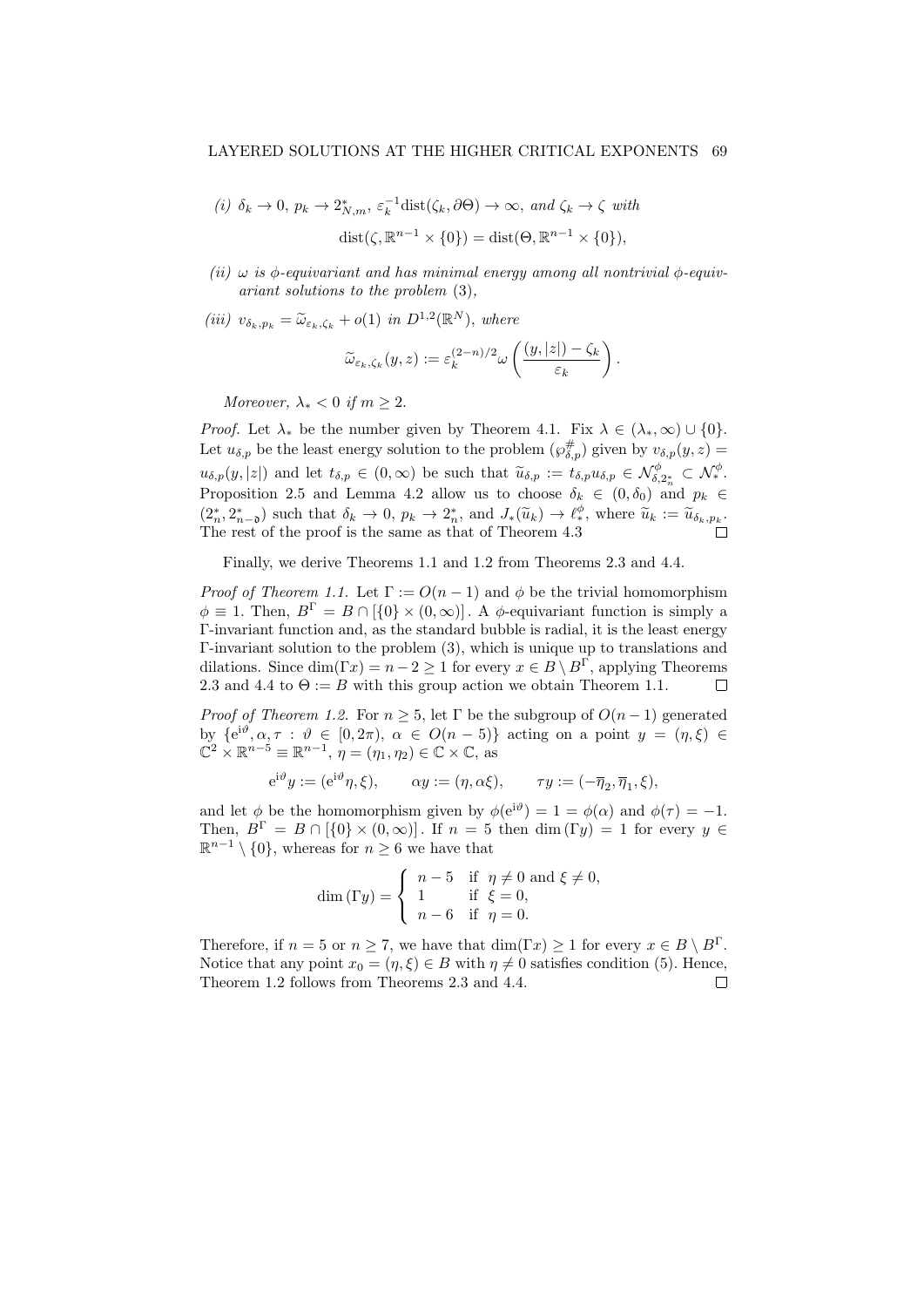# Acknowledgments

Mónica Clapp is supported by CONACYT grant 237661 and PAPIIT-DGAPA-UNAM grant IN104315 (Mexico). Matteo Rizzi is supported by a postdoctoral fellowship under CONACYT grant 237661 (Mexico).

### **REFERENCES**

- [1] N. Ackermann, M. Clapp, and A. Pistoia, Boundary clustered layers near the higher critical exponents, J. Differential Equations 254 (2013), no. 10, 4168– 4193.
- [2] A. Ambrosetti and P. H. Rabinowitz, Dual variational methods in critical point theory and applications, J. Functional Analysis 14 (1973), 349–381.
- [3] J. BRACHO, M. CLAPP, AND W. MARZANTOWICZ, Symmetry breaking solutions of nonlinear elliptic systems, Topol. Methods Nonlinear Anal. 26 (2005), no. 1, 189–201.
- [4] M. Clapp, Entire nodal solutions to the pure critical exponent problem arising from concentration, J. Differential Equations 261 (2016), no. 6, 3042–3060.
- [5] M. CLAPP AND J. FAYA, Concentration with a single sign changing layer at the higher critical exponents, Advances in Nonlinear Analysis (2016), DOI 10.1515/anona-2016-0056.
- [6] M. Clapp and F. Pacella, Existence and asymptotic profile of nodal solutions to supercritical problems, Advanced Nonlinear Studies (2016), DOI 10.1515/ans-2016-6009.
- [7] M. Clapp and A. Pistoia, Symmetries, Hopf fibrations and supercritical elliptic problems, Contemp. Math. (Amer. Math. Soc.) 656 (2016), 1–12.
- [8] M. DEL PINO, P. FELMER, AND M. MUSSO, *Multi-bubble solutions for slightly* super-critical elliptic problems in domains with symmetries, Bull. London Math. Soc. 35 (2003), no. 4, 513–521.
- [9] M. DEL PINO, P. FELMER, AND M. MUSSO, Two-bubble solutions in the supercritical Bahri-Coron's problem, Calc. Var. Partial Differential Equations 16 (2003), no. 2, 113–145.
- [10] M. DEL PINO, M. MUSSO, AND F. PACARD, Bubbling along boundary geodesics near the second critical exponent, J. Eur. Math. Soc. (JEMS) 12 (2010), no. 6, 1553–1605.
- [11] M. del Pino, M. Musso, F. Pacard, and A. Pistoia, Large energy entire solutions for the Yamabe equation, J. Differential Equations 251 (2011), no. 9, 2568–2597.
- [12] E. Hebey and M. Vaugon, Sobolev spaces in the presence of symmetries, J. Math. Pures Appl. (9) 76 (1997), no. 10, 859–881.
- [13] S. Kim and A. Pistoia, Boundary towers of layers for some supercritical problems, J. Differential Equations 255 (2013), no. 8, 2302–2339.
- [14] R. MOLLE AND D. PASSASEO, *Positive solutions for slightly super-critical elliptic* equations in contractible domains, C. R. Math. Acad. Sci. Paris 335 (2002), no. 5, 459–462.